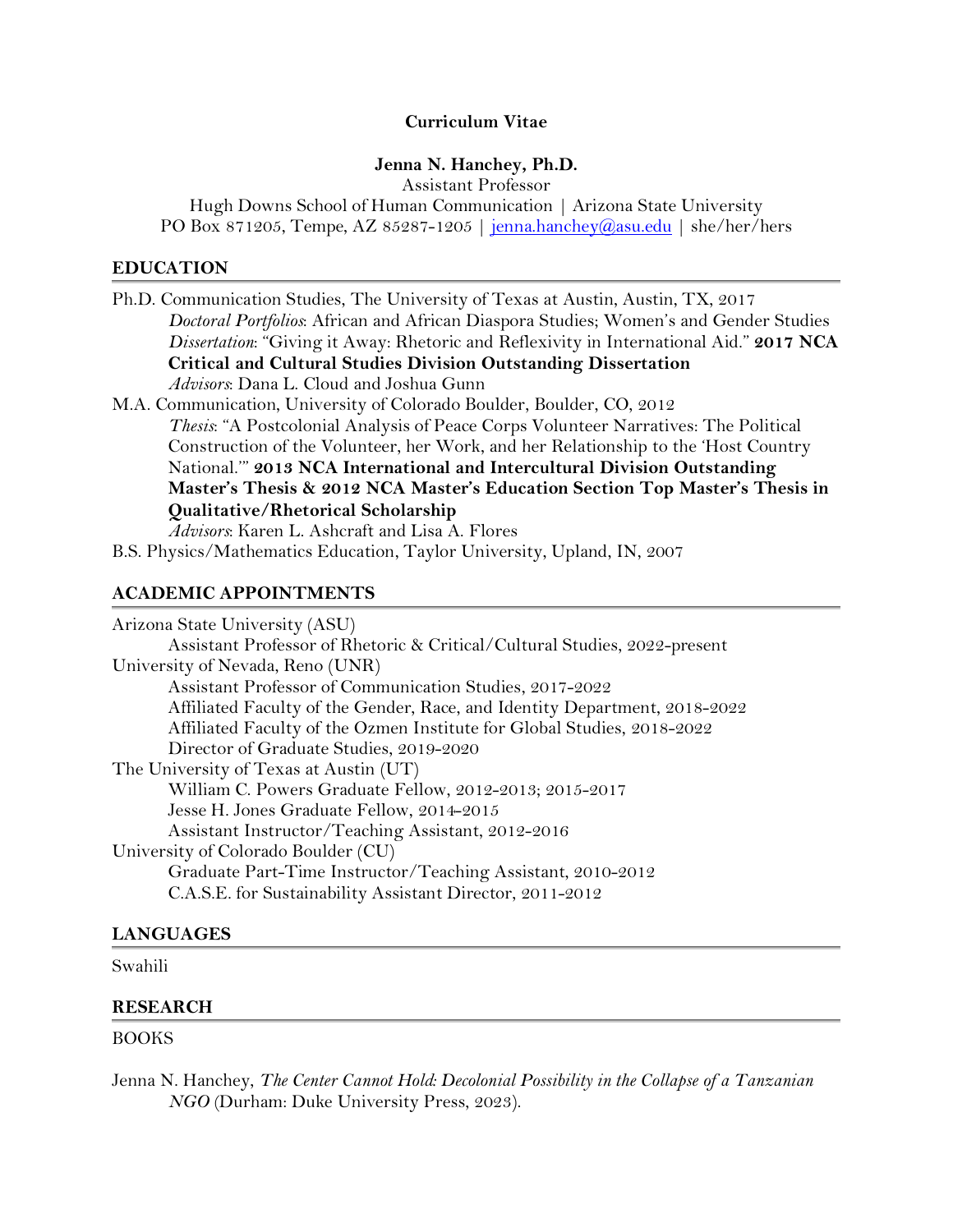## CO-EDITED JOURNAL ISSUES

- Jenna N. Hanchey and Godfried A. Asante, eds., "(Re)Theorizing Communication Studies from African Perspectives: Part II," *The Review of Communication* 22, no. 1 (2022).
- Godfried A. Asante and Jenna N. Hanchey, eds., "(Re)Theorizing Communication Studies from African Perspectives: Part I," *The Review of Communication* 21, no. 4 (2021).

### JOURNAL ARTICLES

- Jenna N. Hanchey and Peter R. Jensen, "Organizational Rhetoric as Subjectification," *Management Communication Quarterly* 36, no. 2 (2022): 261-287.
- Jenna N. Hanchey and Godfried A. Asante, "African Communication Studies: Applications and Interventions," *The Review of Communication* 22, no. 1 (2022): 1-6.
- Godfried A. Asante and Jenna N. Hanchey, "African Communication Studies: A Provocation and Invitation," *The Review of Communication* 21, no. 4 (2021): 271-292.
- Jenna N. Hanchey and Godfried Asante, "'How to Save the World From Aliens, Yet Keep Their Infrastructure': Repurposing the 'Master's House' in *The Wormwood Trilogy*," *Feminist Africa* 2, no. 2 (2021): 11-28. **Lead Article.**
- Jenna N. Hanchey, "'The Self is Embodied': Reading Queer and Trans Africanfuturism in *The Wormwood Trilogy*," *Journal of International and Intercultural Communication* 14, no. 4 (2021): 320-334.
- Jenna N. Hanchey, "Decolonizing Aid in *Black Panther*," *The Review of Communication* 20, no. 3 (2020): 260-268.
- Jenna N. Hanchey, "Reframing the Present: Mock Aid Videos and the Foreclosure of African Epistemologies," *Women & Language* 42, no. 2 (2019): 317-346.
- Jenna N. Hanchey, "Doctors Without Burdens: The Neocolonial Ambivalence of White Masculinity In International Medical Aid," *Women's Studies in Communication* 42, no. 1 (2019): 39-59. **Winner of the ORWAC Feminist Scholar of the Year Award.**
- Jenna N. Hanchey, "Toward a Relational Politics of Representation," *The Review of Communication* 18, no. 4 (2018): 265-283.
- Jenna N. Hanchey, "All of us Phantasmic Saviors," *Communication and Critical/Cultural Studies* 15, no. 2 (2018): 144-160.
- Jenna N. Hanchey, "Agency Beyond Agents: Aid Campaigns in Sub-Saharan Africa and Collective Representations of Agency," *Communication, Culture & Critique* 9, no. 1 (2016): 11-29. **Lead Article.**
- Sarah Jane Blithe and Jenna N. Hanchey, "The Discursive Emergence of Gendered Physiological Discrimination in Sex Verification Testing," *Women's Studies in Communication* 38, no. 4 (2015): 486-506.
- Jenna N. Hanchey and Brenda L. Berkelaar, "Context Matters: Examining Discourses of Career Success in Tanzania," *Management Communication Quarterly* 29, no. 3 (2015): 411-439.
- Kate Lockwood Harris and Jenna N. Hanchey, "(De)stabilizing Sexual Violence Discourse: Masculinization of Victimhood, Organizational Blame, and Labile Imperialism," *Communication and Critical/Cultural Studies* 11, no. 4 (2014): 322-341.
- Makiko Nagashima, Ken Kiers, Alejandro Szynkman, David London, Jenna Hanchey, and Kevin Little, "CP Violation in Three-body Chargino Decays," *Phys. Rev. D* 80, no. 9 (2009): 095012-1-095012-10.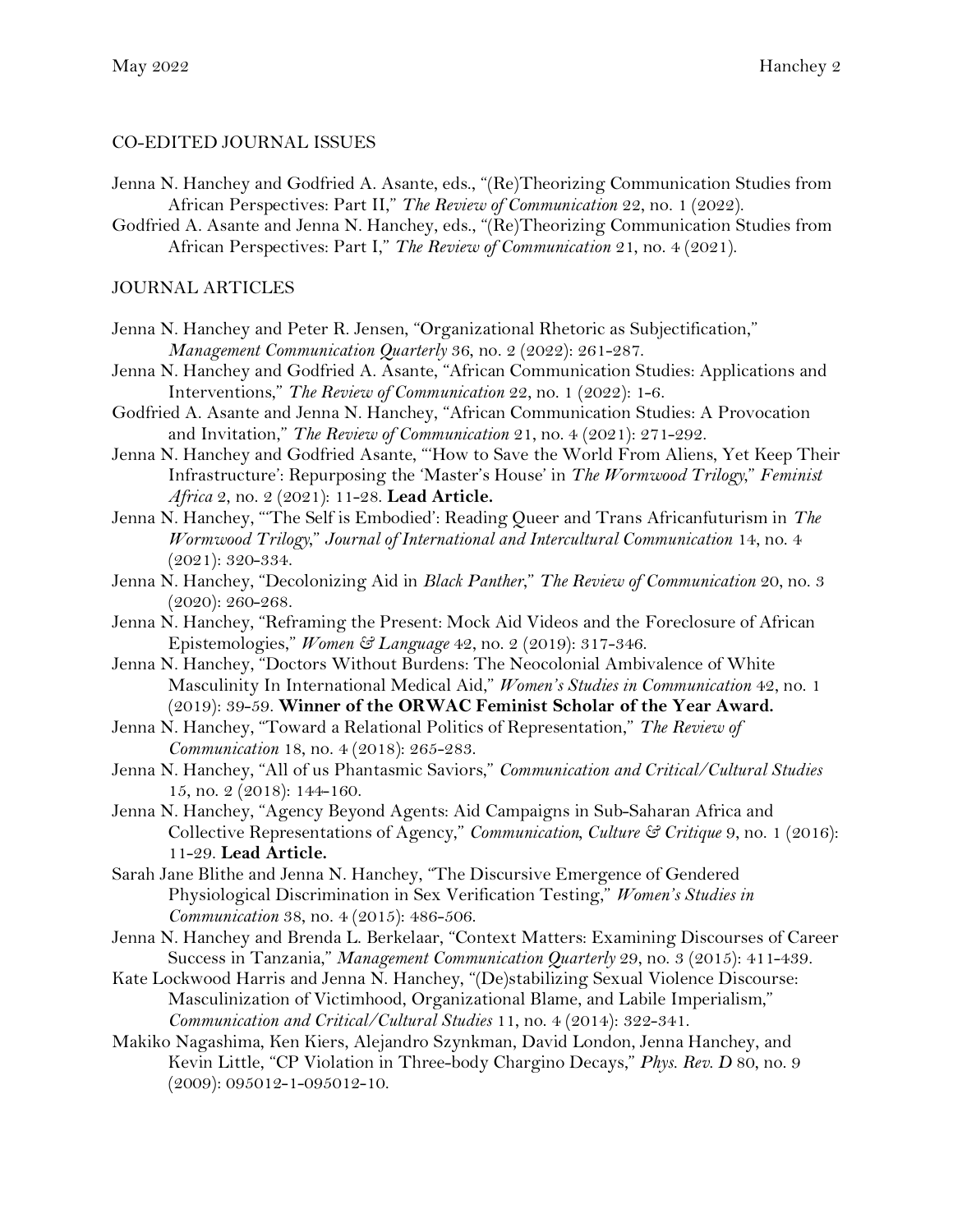# FORUM ESSAYS

- Jenna N. Hanchey, "The Dream Trainers," *Communication and Critical/Cultural Studies* 18, no. 3 (2021): 305-314. Forum on "Speculative Fiction, Criticality, and Futurity."
- Godfried Asante and Jenna N. Hanchey, "Decolonizing Queer Modernities: The Case for Queer (Post)colonial Studies in Critical/Cultural Communication," *Communication and Critical/Cultural Studies* 18, no. 2 (2021): 212-220. **Invited.** Forum on "Queering Communication."
- Jenna N. Hanchey, "Introduction: Beyond Race Scholarship as Groundbreaking/Irrelevant," *Departures in Critical Qualitative Research* 9, no. 2 (2020): 122-125. Forum on "No Time for Intersectionality Like the Present: A Response to the 2019 National Communication Association Organizational Communication Division's Top Paper Panel."
- #ToneUpOrgComm Collective, "#ToneUpOrgComm: A Manifestx," *Departures in Critical Qualitative Research* 9, no. 2 (2020): 152-154. Forum on "No Time for Intersectionality Like the Present: A Response to the 2019 National Communication Association Organizational Communication Division's Top Paper Panel."
- Jenna N. Hanchey, "Desire and the Politics of Africanfuturism," *Women's Studies in Communication* 43, no. 2 (2020): 119-124. **Forum on "African Feminist and Queer Coalitions," winner of the NCA Feminist and Gender Studies Division Outstanding Article Award.**
- Peter R. Jensen, Joëlle M. Cruz, Elizabeth K. Eger, Jenna N. Hanchey, Angela Gist-Mackey, Kristina-Ruiz Mesa, and Astrid Villamil, "Pushing Past Positionalities and Through "Failures" in Qualitative Organizational Communication: Collective Lessons on Identities in Ethnographic Praxis," *Management Communication Quarterly* 34, no. 1 (2020): 121-151. **Winner of the NCA Ethnography Division Best Article Award.**
- Robert W. Carroll, Madeleine Redlick, and Jenna N. Hanchey, "Is Rupaul Enough? Difference, Identity, and Presence in the Communication Classroom," *Communication Education* 65, no. 2 (2016): 226-229. Forum on "Diversity and Scholarship on Instructional Communication."

## BOOK CHAPTERS

- Jenna N. Hanchey, "Africanfuturism as Decolonial Dreamwork and Developmental Rebellion," *The Routledge Handbook to CoFuturisms*, eds. Grace Dillon, Isiah Lavender III, Taryne and Jade Taylor (New York: Routledge, In Press).
- Jenna N. Hanchey, "Afrofuturist Lessons in Persistence," in *Badass Feminist Politics: Exploring the Radical Edges of Theory, Communication, and Activism*, eds. Sarah Jane Blithe and Janell Bauer (New Brunswick: Rutgers University Press, 2022), 276-291. **Invited.**
- Jenna N. Hanchey, Ana-Luisa Ortiz, and Samantha Gillespie, "'Graduate School is a Human Experience of Struggling, Celebrating, and Striving Together': Graduate Life as A Collective Endeavor," in *By Degrees: Resilience, Relationships, and Success in Communication Graduate Studies*, eds. Betsy W. Bach, Dawn O. Braithwaite, and Shiv Ganesh (San Diego: Cognella, 2021), 152-162. **Invited.**
- Jenna N. Hanchey, "Reworking Resistance: A Postcolonial Perspective on International NGOs," in *Transformative Practices and Research in Organizational Communication*, eds. Philip Salem and Erik Timmerman (Hershey: IGI Global, 2018), 274-291.
- Jenna N. Hanchey, "Constructing 'American Exceptionalism': Peace Corps Volunteer Discourses of Race, Gender, and Empowerment," in *Volunteering and Communication*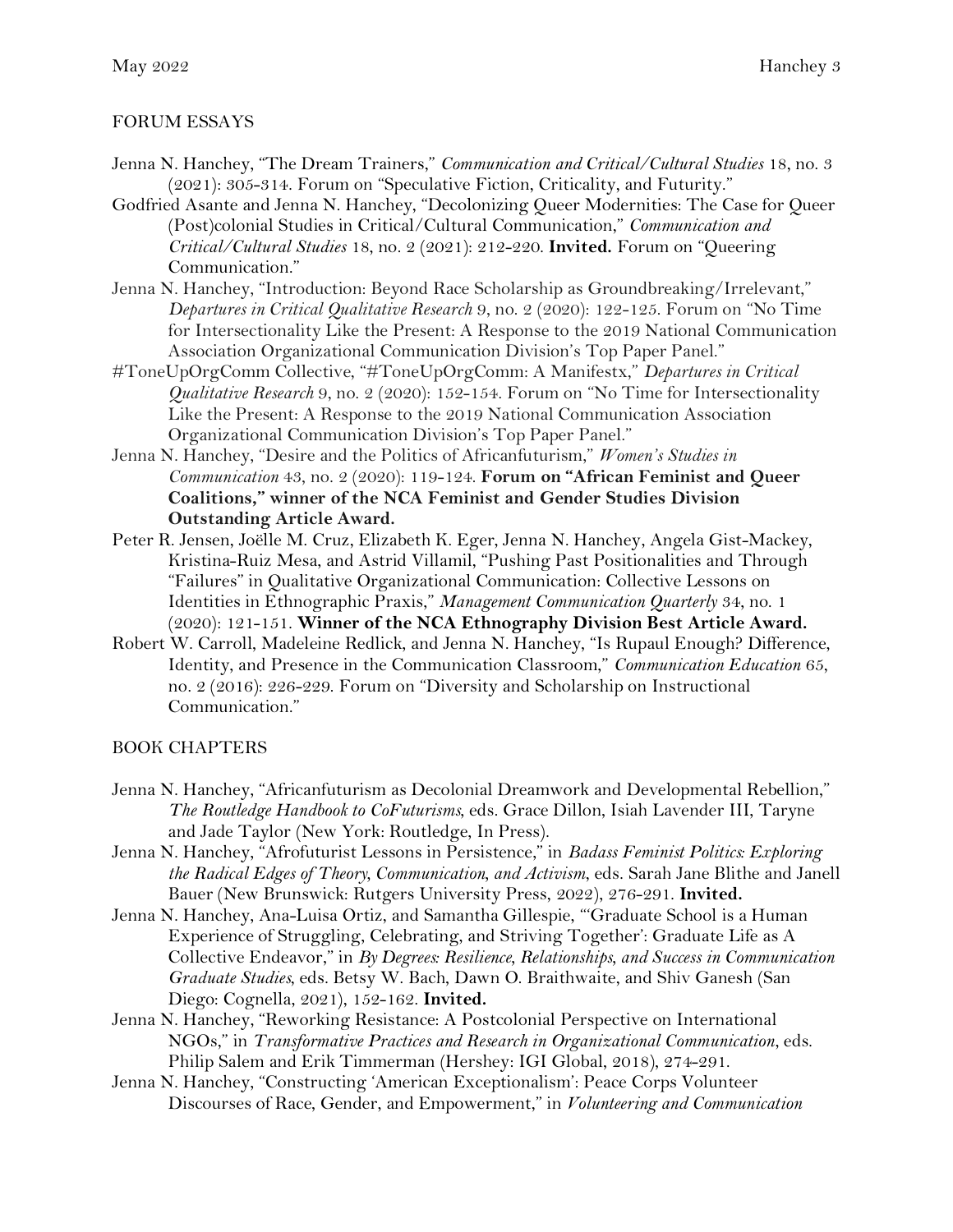*Volume II: Studies in International and Intercultural Contexts*, eds. Michael W. Kramer, Laurie K. Lewis, and Loril M. Gossett (New York: Peter Lang, 2015), 233-250.

Jenna N. Hanchey, "Exceptional Opportunities: Hierarchies of Race and Nation in the U.S. Peace Corps Recruitment Materials," in *The Routledge Companion to Critical Management Studies*, eds. Anshuman Prasad, Pushkala Prasad, Albert J. Mills, and Jean Helms-Mills (New York: Routledge, 2015), 384-397. **Invited.**

## BOOK REVIEWS

- Jenna N. Hanchey, "Advancing Postcolonial Organization Studies," *Organization 22*, no. 4 (2015): 611-616.
- Jenna N. Hanchey, "Review of *Globalectics: Theory and the Politics of Knowing* by Ngũgĩ wa Thiong'o," *E3W Review of Books*, *14* (2013): 14-16.

#### **RESEARCH IN PROCESS**

#### BOOKS

Jenna N. Hanchey, *Africanfuturism: Decolonial Dreamwork and Developmental Rebellion*. In draft.

#### JOURNAL ARTICLES

- Jenna N. Hanchey, "Catastrophe Colonialism: Global Disaster Films and the White Right to Migrate," *Journal of International and Intercultural Communication*. Minor revise & resubmit submitted.
- Jenna N. Hanchey, "Against Publicity: African Subjects and Decolonial Resistance to Disciplinarity," *Rhetoric, Politics, and Culture*. Revise & resubmit in process.

## FORUM ESSAYS

Jenna N. Hanchey, "Reflections on Fascism," *Liminalities*. In draft.

## BOOK CHAPTERS

- Samantha Gillespie-Hoffman, Amanda Brand, and Jenna N. Hanchey, "Toward a Feminist Practice of Deviant Mentorship," *Feminist Mentoring in Academia*, eds. Jessica Pauly, Leandra H. Hernández, and Stevie Munz (Lexington Books, Abstract Accepted).
- Jenna N. Hanchey, "Critiquing Colonialism in African Communication Studies," *Handbook of Communication in Africa: Theory, Research and Praxis*, eds. Peter F. Musibo Lumala, Joëlle M. Cruz, and Stacey L. Connaughton (New York: Taylor & Francis, Under Review). **Invited.**

#### **FICTION**

#### ORIGINALS

Jenna Hanchey, "We Found Ourselves Beyond the Vanishing Wave," *Daily Science Fiction.* Accepted.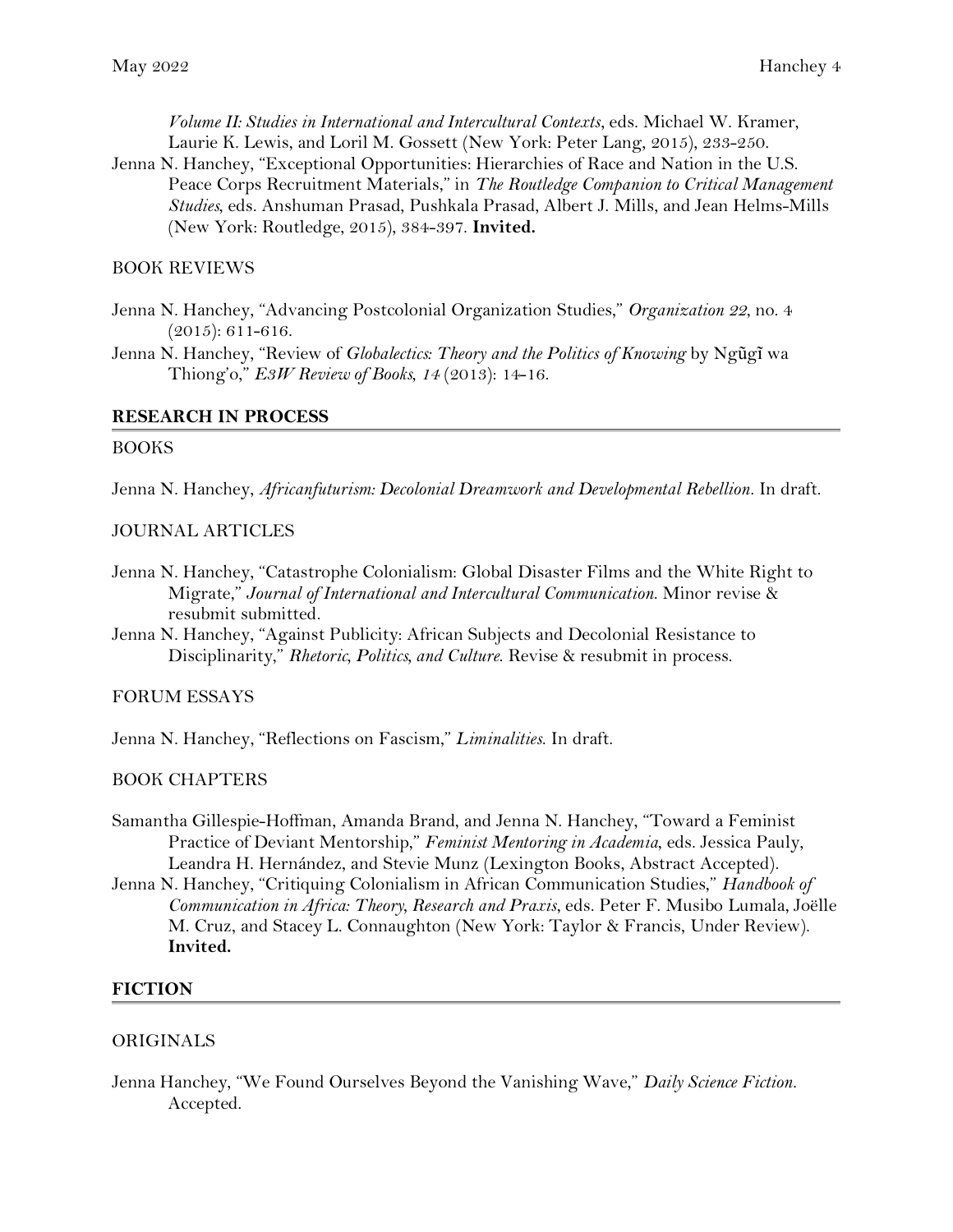Jenna Hanchey, "The Afterthought," *Alternative Holidays*. Forthcoming.

- Jenna Hanchey, "Answers Beyond Garden and Sky," *Tree and Stone*. Forthcoming.
- Jenna Hanchey, "Different Dragons, Same Wearisome Questions," *Wyrms*. Shacklebound Books. Forthcoming.
- Jenna Hanchey, "The Weight of Expectation," *Martian Magazine*. Forthcoming.
- Jenna Hanchey, "The Sounds of Space and Silence," *Drabbledark II*. Shacklebound Books. Forthcoming.
- Jenna Hanchey, "Collapsing Worlds Hail the Broadest Futures," *Martian Magazine*. June 20, 2022.
- Jenna Hanchey, "The Ocean's Choice," *Maelstroms: Tales of Dark Fantasy on the High Seas*. Shacklebound Books. May 15, 2022. https://www.amazon.com/dp/B09WZB41YR
- Jenna Hanchey, "Hello, This is Automatic Antigrief: What Problem Can I Solve For You Today?" *Nature*. April 20, 2022. https://www.nature.com/articles/d41586-022-01019-0
- Jenna Hanchey, "Odin Chronicles Episode 16: Dreams of Another World," *Page & Spine*. April 16, 2022. https://pagespineficshowcase.com/the-odin-chronicles/episode-16-dreams-ofanother-world-jenna-hanchey
- Jenna Hanchey, "Up the River, Over Mountains, Across the Sea." *Wyngraf*. April 14, 2022. https://wyngraf.com/2022/04/15/cozy-flash-up-the-river-over-mountains-across-thesea/
- Jenna Hanchey, "From Soulless to Soulful," *Stupefying Stories*. April 5, 2022. https://stupefyingstories.blogspot.com/2022/04/from-soulless-to-soulful-byjenna.html
- Jenna Hanchey, "Were We to Waver, My Love," *Martian Magazine*. March 21, 2022. https://themartianmagazine.com/2022/03/21/were-we-to-waver-my-love-by-jennahanchey/
- Jenna Hanchey, "Sing Back the Stars," *Page & Spine*. March 18, 2022. https://pagespineficshowcase.com/outta-this-world/stupifying-stories-opera-contestwinners
- Jenna Hanchey, "Odin Chronicles Episode 8: A Friend for the Machinist," *Page & Spine*. March 18, 2022. https://pagespineficshowcase.com/the-odin-chronicles/episode-8-a-friendfor-the-machinist-jenna-hanchey
- Jenna Hanchey, "Old Friends, Across Galaxies and the Space Between," *Stupefying Stories*, December 31, 2021. https://stupefyingstories.blogspot.com/p/old-friends-acrossgalaxies-and-space.html
- Jenna Hanchey, "Like Any Other," *Apex Patreon*, September 20, 2021, https://www.patreon.com/posts/55675570
- Jenna Hanchey, "The Dream Trainers," *Communication and Critical/Cultural Studies*, September 23, 2021, https://www.tandfonline.com/doi/full/10.1080/14791420.2021.1954212
- Jenna Hanchey, "Far From Home," *Daily Science Fiction*, August 20, 2021,
- https://dailysciencefiction.com/science-fiction/aliens/jenna-hanchey/far-from-home Jenna Hanchey, "Boughs of Holly," *Daily Science Fiction*, December 24, 2020,

https://dailysciencefiction.com/fantasy/fantasy/jenna-hanchey/boughs-of-holly

## REPRINTS

Jenna Hanchey, "Far From Home," *Bullet Points*. Forthcoming. Jenna Hanchey, "Far From Home," *Shacklebound Books Newsletter*. May 1, 2022.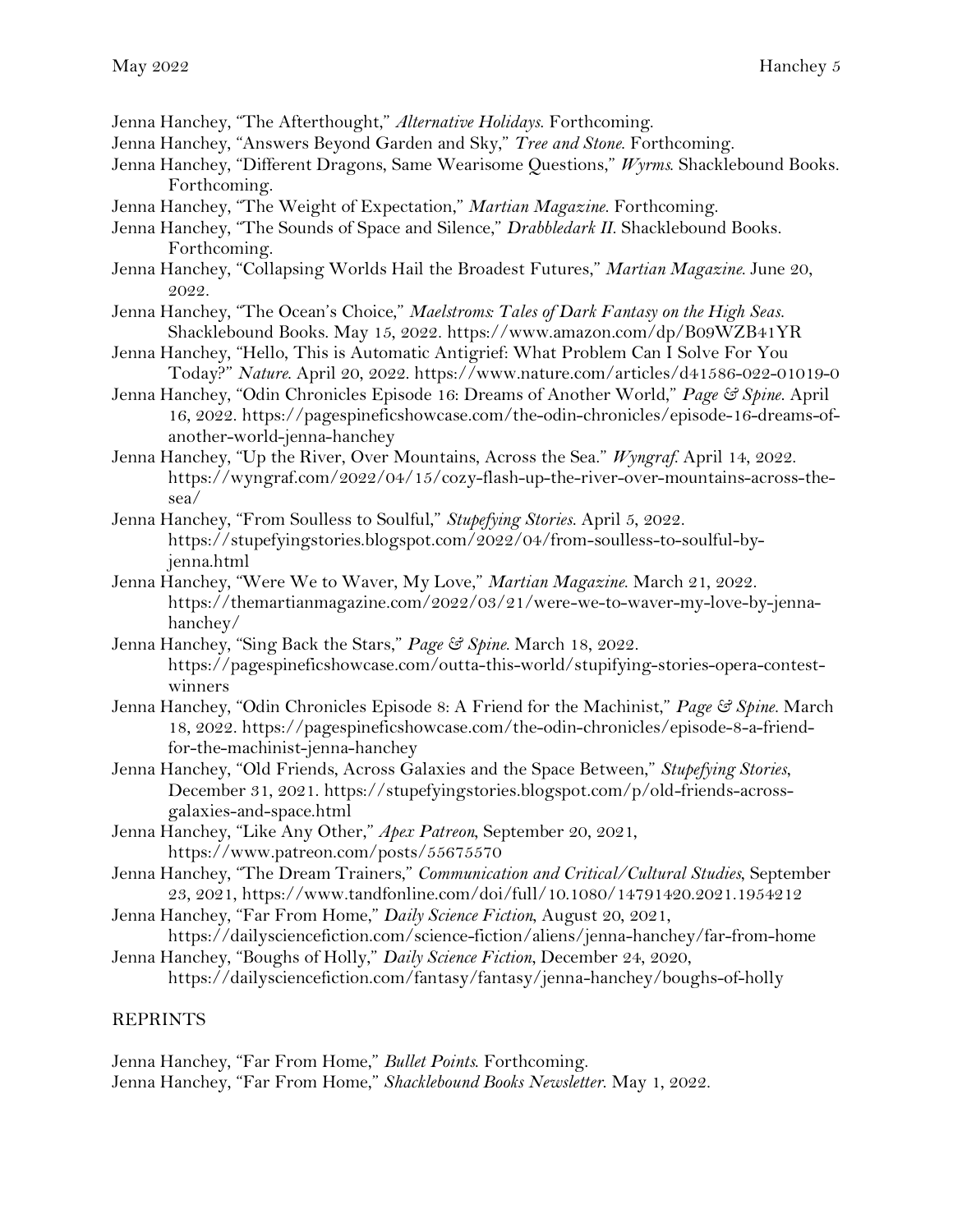## **VOICE ACTING**

## AUDIOBOOK NARRATION

- Jenna Hanchey, narrator, *Northern Fire: Bloodlines Vol. 5* by Emily S. Hurricane, Audible. Forthcoming.
- Jenna Hanchey, narrator, *The Sea Meets the Sky: Bloodlines, Vol. 4* by Emily S. Hurricane, Audible. Forthcoming.
- Jenna Hanchey, narrator, *A Tale of Two Fathers: Bloodlines, Vol. 3* by Emily S. Hurricane, Audible. In production.
- Jenna Hanchey, narrator, *Southern Ice: Bloodlines, Vol. 2* by Emily S. Hurricane, Audible, September 22, 2021, https://www.amazon.com/Southern-Ice-Bloodlines-Book-2/dp/B09GTG78CP/
- Jenna Hanchey, narrator, *The Beginning of the End: Bloodlines, Vol. 1* by Emily S. Hurricane, Audible, March 18, 2021, https://www.amazon.com/Beginning-End-Bloodlines-Vol/dp/B08Z9LCRH9/

#### PODCAST NARRATION

- Jenna Hanchey, narrator, "The Adventure of the Cardboard Box" by Sir Arthur Conan Doyle, *However Improbable*. In production.
- Jenna Hanchey, narrator, "Katabasis" by Catherine George, *The Overcast*, September 17, 2021, https://theovercast.libsyn.com/overcast-157-katabasis-by-catherine-george

## **FELLOWSHIPS AND GRANTS**

## AWARDED - EXTERNAL

- "Africanfuturism: Decolonial Dreamwork and Developmental Rebellion." National Endowment for the Humanities (NEH) Summer Stipend, \$6000, 2022
- "Anti-Colonial Aid? Investigating the Potential of Cross-Cultural Dialogue in a Tanzanian NGO." Waterhouse Family Institute Research Grant, \$9000, Villanova University, 2018-2021
- NCA Caucus Student Travel Grant, \$200, Affirmative Action and Intercaucus Committee, National Communication Association, 2016
- "A Postcolonial-Feminist Communicative Approach to International Aid Relationships in Sub-Saharan Africa." ORWAC Research Development Grant, \$1000, The Organization for Research on Women and Communication, 2015
- Volunteer Activities Support and Training (VAST) Grants, \$1500 per grant, President's Emergency Plan For HIV/AIDS Relief (PEPFAR)**,** Head writer for one awarded PEPFAR VAST grant and co-writer of four awarded PEPFAR VAST grants, 2007- 2009
- Kilimanjaro Grant, \$1000, My World, Co-writer of an awarded grant to fund a two-week trip to climb Mt. Kilimanjaro with twenty-four Tanzanian high school students, 2008

## AWARDED - INTERNAL

Visiting Scholar Public Lecture Funding for Simone Browne, \$1400, Hilliard Foundation, College of Liberal Arts, UNR, 2019.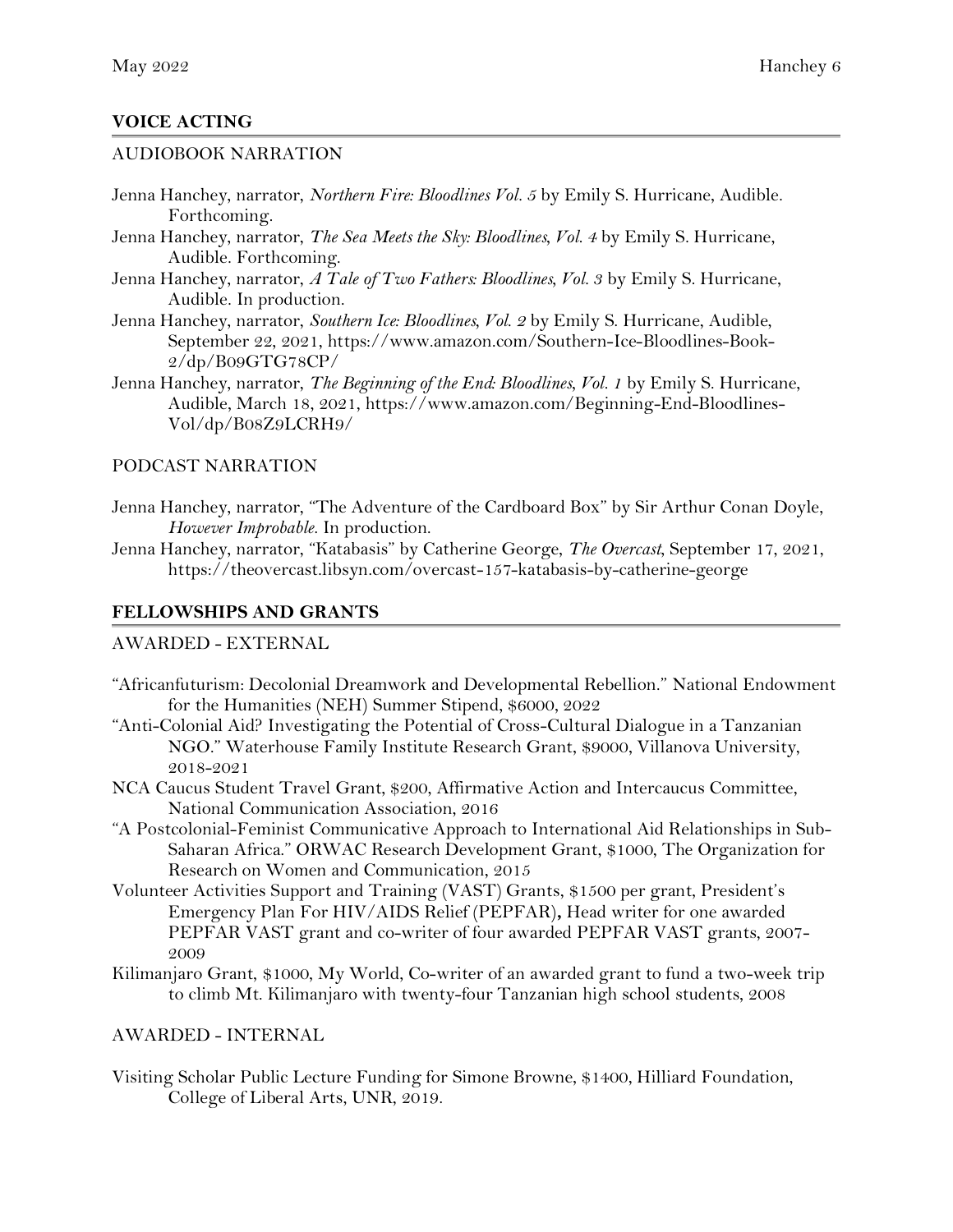- Contemporary Diversity and Equity Course Development Funds, \$1000, The Provost's Office, UNR. Awarded to design the new course "COM 275: Racism, Colonialism, and Communication," 2018
- William C. Powers Graduate Fellowship, \$25,000 per year, The Graduate School, UT, 2012- 2013 and 2015-2017

Graduate Student Assembly Travel Grant, \$300, Graduate Student Assembly, UT, 2016

Intellectual Entrepreneurship Conference Travel Grant, \$250, Moody College of Communication, UT, 2015

- Jesse H. Jones Graduate Fellowship, \$6500, Moody College of Communication, UT, 2014-2015
- Kuhn Intellectual Entrepreneurship Mentor Award, \$1000, Moody College of Communication, UT, 2014
- Career Development Grant, \$500, Communication Career Services, Moody College of Communication, UT, 2014

Professional Development Award, \$700, The Graduate School, UT, 2014

## **AWARDS AND HONORS**

- Top Three Paper, Intercultural Communication Interest Group, Western States Communication Association Convention, Portland, OR, 2022 Outstanding Article Award, Feminist and Gender Studies Division, National Communication Association Convention, Seattle, WA, 2021 Best Article Award, Ethnography Division, National Communication Association Convention, held virtually, 2020 Feminist Scholar of the Year Award, Organization for Research on Women and Communication (ORWAC), Western States Communication Association Convention, Denver, CO, 2020 Top Four Paper, Organizational Communication Division, National Communication Association Convention, Baltimore, MD, 2019 Outstanding Dissertation Award, Critical and Cultural Studies Division, National Communication Association Convention, Dallas, TX, 2017 Top Student Paper, ORWAC, Western States Communication Association Convention, Salt Lake City, UT, 2017 Nichols/Ehninger Top Student Paper and Top Paper, Rhetorical and Communication Theory Division, National Communication Association Convention, Philadelphia, PA, 2016 Outstanding Assistant Instructor 2014-2015, Department of Communication Studies, UT, 2015 Outstanding Conference Paper Award, Sarah Jane Blithe & Jenna N. Hanchey, Organization for the Study of Communication, Language & Gender Conference, Santa Clara, CA, 2014 Gerard A. Hauser Research Award, Rhetoric Society of America Conference, San Antonio, TX, 2014 Top Paper, Feminist and Women's Studies Division, Sarah Jane Blithe & Jenna N. Hanchey, National Communication Association Convention, Washington D.C., 2013 Outstanding Master's Thesis, International and Intercultural Communication Division, National Communication Association Convention, Washington D.C., 2013 Outstanding Teaching Assistant 2012-2013, Department of Communication Studies, UT, 2013 Top Student Paper, Rhetoric and Public Address Interest Group, Western States Communication Association Convention, Reno, NV, 2013
- Top Four Student Paper, Intercultural Communication Interest Group, Western States Communication Association Convention, Reno, NV, 2013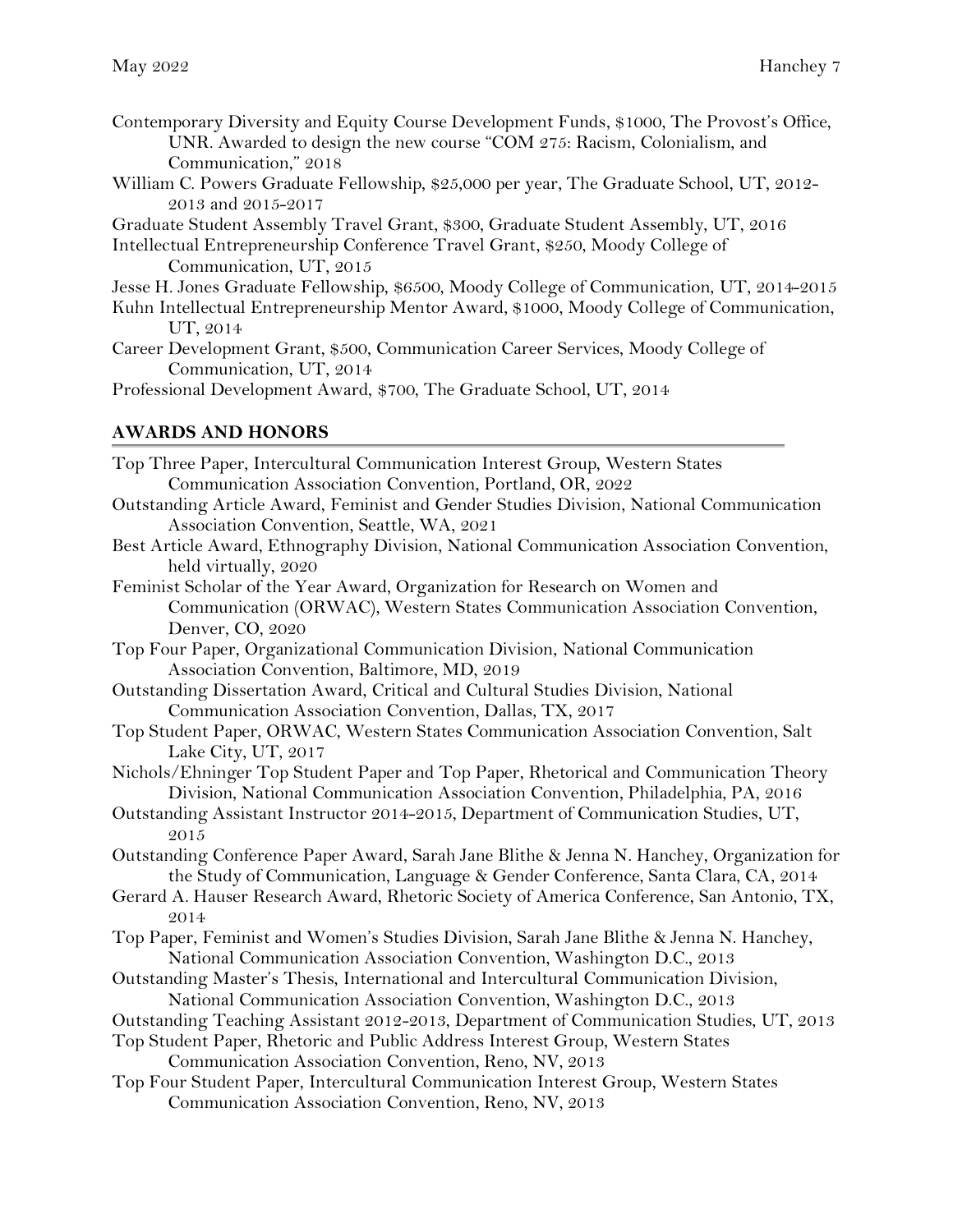- Top Master's Thesis in Qualitative/Rhetorical Scholarship, Master's Education Section, National Communication Association Convention, Orlando, FL, 2012
- Top Student Paper and Top Debut Paper, Organizational Communication Interest Group, Western States Communication Association Convention, Albuquerque, NM, 2012
- Top Debut Paper, Intercultural Communication Interest Group, Western States Communication Association Convention, Albuquerque, NM, 2012

## **MEDIA APPEARANCES**

"Special Issues Highlight Communication Studies from African Perspectives." *Communication Matters: The NCA Podcast*, April 14, 2022. https://natcompodcast.podbean.com/e/special-issues-highlight-communicationstudies-from-african-perspectives/ "Special Issues Highlight Communication Studies from African Perspectives." *Communication Currents,* March 1, 20222. https://www.natcom.org/communication-currents/specialissues-highlight-communication-studies-african-perspectives "A Dialogue on Gender and Sexuality in African Futurism.*"* Invited speaker for *Feminist Africa*'s special issue launch, Kwame Nkrumah Pan-African Intellectual & Cultural Festival. September 23, 2021. https://kwamenkrumahfestival.com/sessionrecording/dialogue-on-gender-and-sexuality-in-african-futurism "Where Can we Locate Intercultural Communication in Our Lives?" Invited interviewee for the Reynolds Sandbox, Reynolds School of Journalism, UNR. October 2, 2020. https://medium.com/the-reynolds-media-lab/where-can-we-locate-interculturalcommunication-in-our-lives-89ff941d9f23 "Decolonization and Dystopian Literature." Invited speaker for Severance Radio: A Nevada Reads Book Club, Nevada Humanities, Reno, NV. August 9, 2020. https://open.spotify.com/episode/5gbKt3RVV80iDHGVdFg2Uw "What Should be the Trajectories of Feminist Work in the Communication Discipline at this Time?" Invited panelist for Ask the Oracle, ORWAC. June 11, 2020. https://youtu.be/hYJmE9VVxhg "Future Visions of Confronting Racism." Invited panelist for the Thought on Tap Series, Core Humanities Program, UNR, NV. October 10, 2019. https://www.kaltura.com/index.php/extwidget/preview/partner\_id/1372381/uiconf\_i d/25944532/entry\_id/0\_kmarepfu/embed/dynamic? Matt Jones, "Peace Corps Heads to Barber Shops to Recruit Black Volunteers," *The Daily Press*,

Newport News, VA. October 19, 2018. http://www.dailypress.com/dp-nws-peacecorps-barber-hbcu-1017-story.html

#### **CONFERENCE PRESENTATIONS AND SEMINAR PARTICIPATION**

ASA – African Studies Association ICA – International Communication Association NCA – National Communication Association RSA – Rhetoric Society of America WSCA – Western States Communication Association

#### SEMINAR LEADERSHIP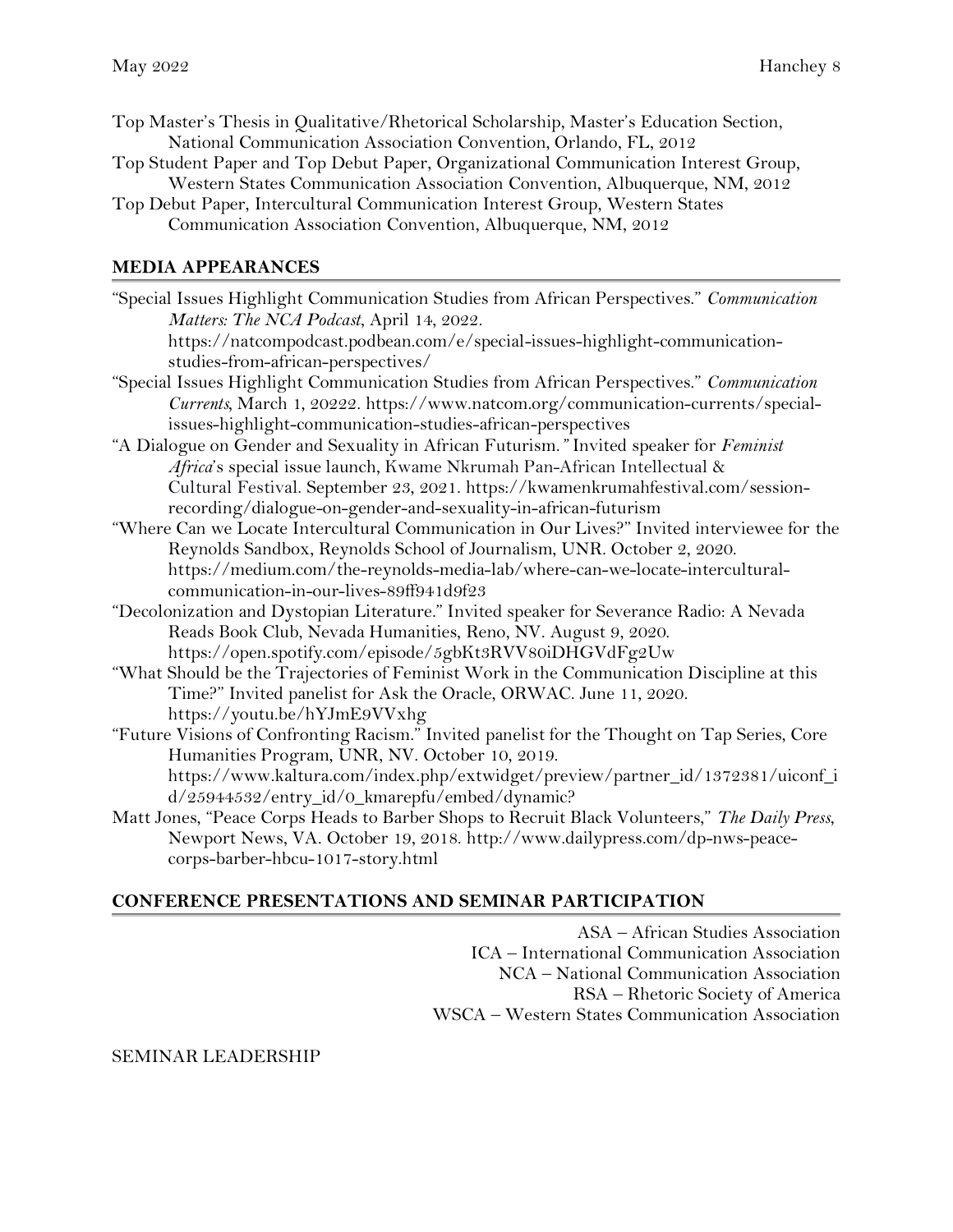Seminar co-organizer, "The Question of Decoloniality." RSA Institute, virtual, May 2021. **Invited.**

## TOP PAPERS AND SPOTLIGHT PRESENTATIONS

- "Water in the Cracks." **Top Three Paper**, Intercultural Communication, WSCA, Portland, OR, February 2022.
- "Decolonizing and Unconferencing: Social Justice in Organizational Communication." **Invited preconference panelist**, Organizational Communication, NCA, virtual, November 2020. Unable to attend because of wildfire evacuation.
- "Development as Violent Hospitality." **Invited supersession panelist**, "Violence and Hospitality," RSA, Portland, OR, May 2020. Cancelled due to COVID-19.
- "Rethinking Organizational Rhetoric: From Identification to Subjectification." Jenna N. Hanchey and Peter R. Jensen. **Top Four Paper**, Organizational Communication, NCA, Baltimore, MD, November 2019.
- "OSCLG Vice President Panel." **Invited panelist**, Organization for the Study of Communication, Language & Gender, South Lake Tahoe, NV, October 2018.
- "Decentering Western Rhetoric: Inventing Anticolonial Futures." **Special format 50th anniversary panel** with Darrel Wanzer-Serrano, RSA, Minneapolis, MN, May 2018.
- "'I'm Here to Treat [Patients], More Than to Build Relationships, Really': Breaking the Constraints of Hegemonic Masculinity to Allow for Decolonial Relations in International Aid." **Top Student Paper**, ORWAC, WSCA, Salt Lake City, UT, February 2017.
- "Finding the 'Rhetoric' in Rhetorical Field Methods." **Nichols/Ehninger Top Student Paper and Top Paper**, Rhetorical and Communication Theory, NCA, Philadelphia, PA, November 2016.
- "Writing the Unspeakable: Public and Private (Re)Constructions in Tanzanian Youth Magazines." **NCA Doctoral Honors Seminar**, "Research in Action, Research that Matters," College Park, MD, 2014.
- "A Play in Two Dimensions: Swahili Youth Magazines and *Hadithi za Picha*." **Winner of the Gerard A. Hauser Research Award**, RSA, San Antonio, TX, May 2014.
- "Fleshing Out Bodyism: Illuminating Connections Between Gender Verification Testing and Witch-Hunts." Sarah J. Blithe and Jenna N. Hanchey. **Winner of the OSCLG Outstanding Conference Paper Award** and **Top Paper**, Feminist and Women's Studies, NCA, Washington D. C., November 2013.
- "Making a Difference: The Politics of Knowledge and Learning in Narratives of 'Effective' Peace Corps Service." **Top Student Paper**, Rhetoric and Public Address, WSCA, Reno, NV, February 2013.
- "Having the Power to Empower: The Raced and Gendered Basis of American Exceptionalism." **Top Four Student Paper**, Intercultural Communication, WSCA, Reno, NV, February 2013.
- "Striving for Change, or (Re)Presenting the Same?: How Discourses of International Aid Orientalize 'The African'." **Top Debut Paper**, Intercultural Communication, WSCA, Albuquerque, NM, February 2012.
- "Who is the Volunteer?: An Intersectional Analysis of Normative Whiteness in Peace Corps Recruitment Materials." **Top Student Paper and Top Debut Paper**, Organizational Communication, WSCA, Albuquerque, NM, February 2012.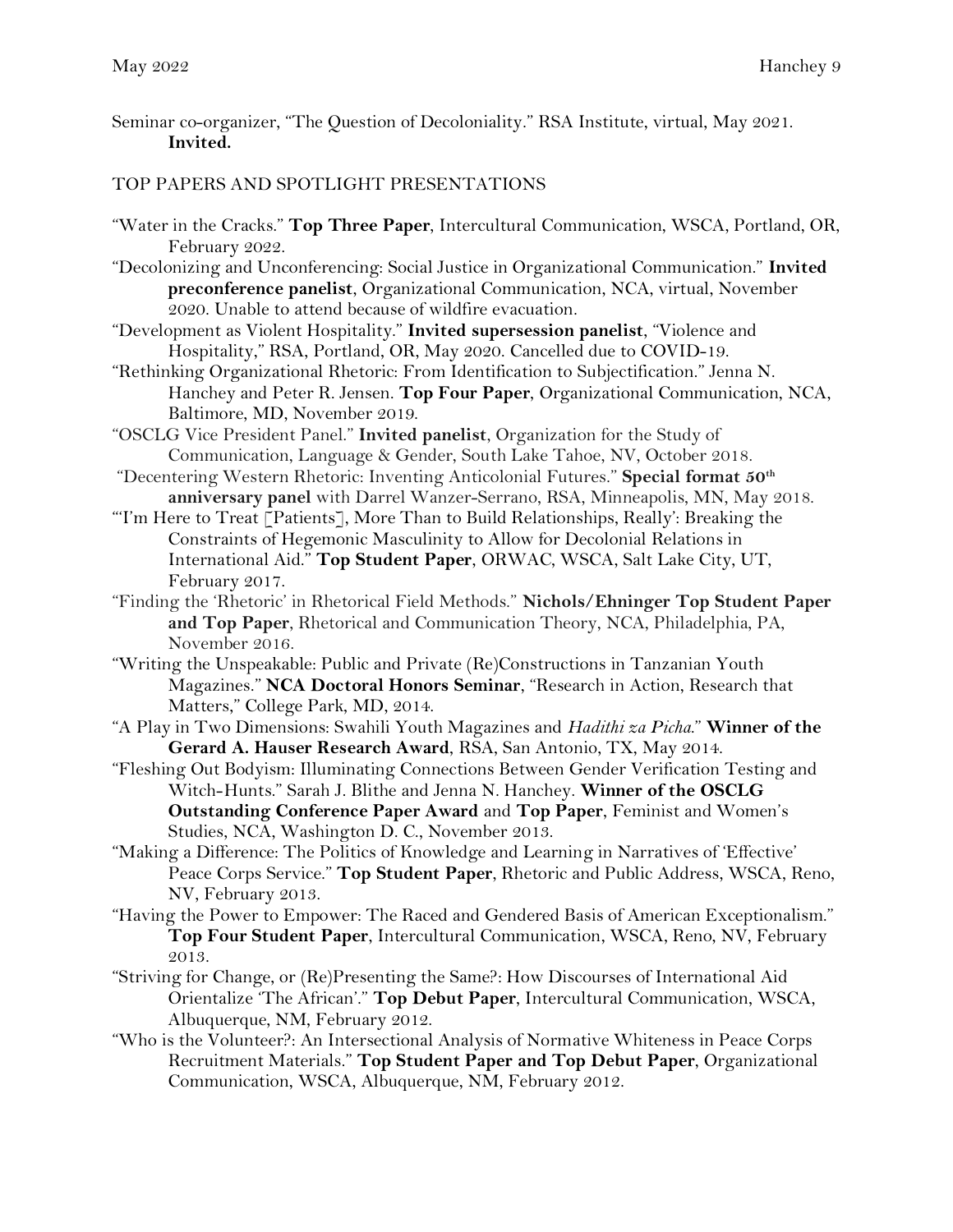## CONFERENCE PRESENTATIONS

"Critiquing Colonialism in African Communication Studies." Rhetorical and Communication Theory, NCA, New Orleans, LA, November 2022. *Under review*.

"Honoring African Epistemologies in Communication Studies." Discussion panel, Black Caucus, NCA, New Orleans, LA, November 2022. *Under review*.

"When Rhetoric Goes Collaborative: The Potential Value of Articulating Rhetorical Criticism as Multi-Method." Discussion panel, Rhetorical and Communication Theory, NCA, New Orleans, LA, November 2022. *Under review*.

"Using Alien Technology Against Colonialism in Africanfuturism." Academic track, ChiCon 8, Chicago, IL, September 2022. *Under review*.

"Liquid Agency in Africanfuturism." Academic track, WisCon, Madison, WI, May 2022.

"No I in Hero: Communities as Agents of Change." Discussion panel, WisCon, Madison, WI, May 2022.

"Decolonization in SFF." Discussion panel, WisCon, Madison, WI, May 2022.

"Cultivating Resistance against Fascism: From Critical to Liberatory Communication Pedagogies and the so-called Freedom to Express in the Communication Classroom." Discussion panel, Freedom of Expression and Political Communication, WSCA, Portland, OR, February 2022.

"Africanfuturism as Developmental Rebellion." DisCon III, virtual, December 2021.

"Liquid Futurities." Organizer and panelist for "Liquid Ontologies, Fluid Epistemologies: Beyond Westerncentric Approaches to Communication." Critical and Cultural Studies, NCA, Seattle, WA, November 2021.

- "Renewing and Transforming African/ist Communication in Communication Studies." Discussion panel, Black Caucus, NCA, Seattle, WA, November 2021.
- "Africanfuturism as Decolonial Dreamwork and Developmental Rebellion." ASA, virtual, November 2021.
- "'The Self is Embodied': Queer and Trans Rhetorics of Africanfuturism in *The Wormwood Trilogy*." Intercultural Communication, ICA, virtual, May 2021.
- "'How to Save the World From Aliens, Yet Keep Their Infrastructure': Oyin Da and the Africanfuturist Politics of Using the Master's Tools in *The Wormwood Trilogy*." Jenna N. Hanchey and Godfried Asante. Lesbian, Gay, Bisexual, Transgender and Queer Studies, ICA, virtual, May 2021.

"Africanfuturism and Decolonial Dreamwork." Part of the panel "Considering Critical Futures in Critical Communication Studies," Critical and Cultural Studies, NCA, virtual, November 2020.

- "Africanfutures of Development." Part of the panel "The Epistemic Discontinuities within and between Intercultural Communication Paradigms: African Communication Perspectives," International and Intercultural Communication, NCA, virtual, November 2020.
- "Of Ex-pats and Immigrants: Ecological Disaster Films and the Racialization of Global Migration." Part of the panel "Globalized Reproductions and Decolonial Reflections: Theorizing Critical Whiteness Studies in Transnational Contexts in Intercultural and International Communication Studies," International and Intercultural Communication, NCA, virtual, November 2020.
- "#ToneUpOrgComm: Race, Gender, and Sexuality in the Past, Present, and Future of Organizational Communication." Discussion panel, Organizational Communication, NCA, virtual, November 2020.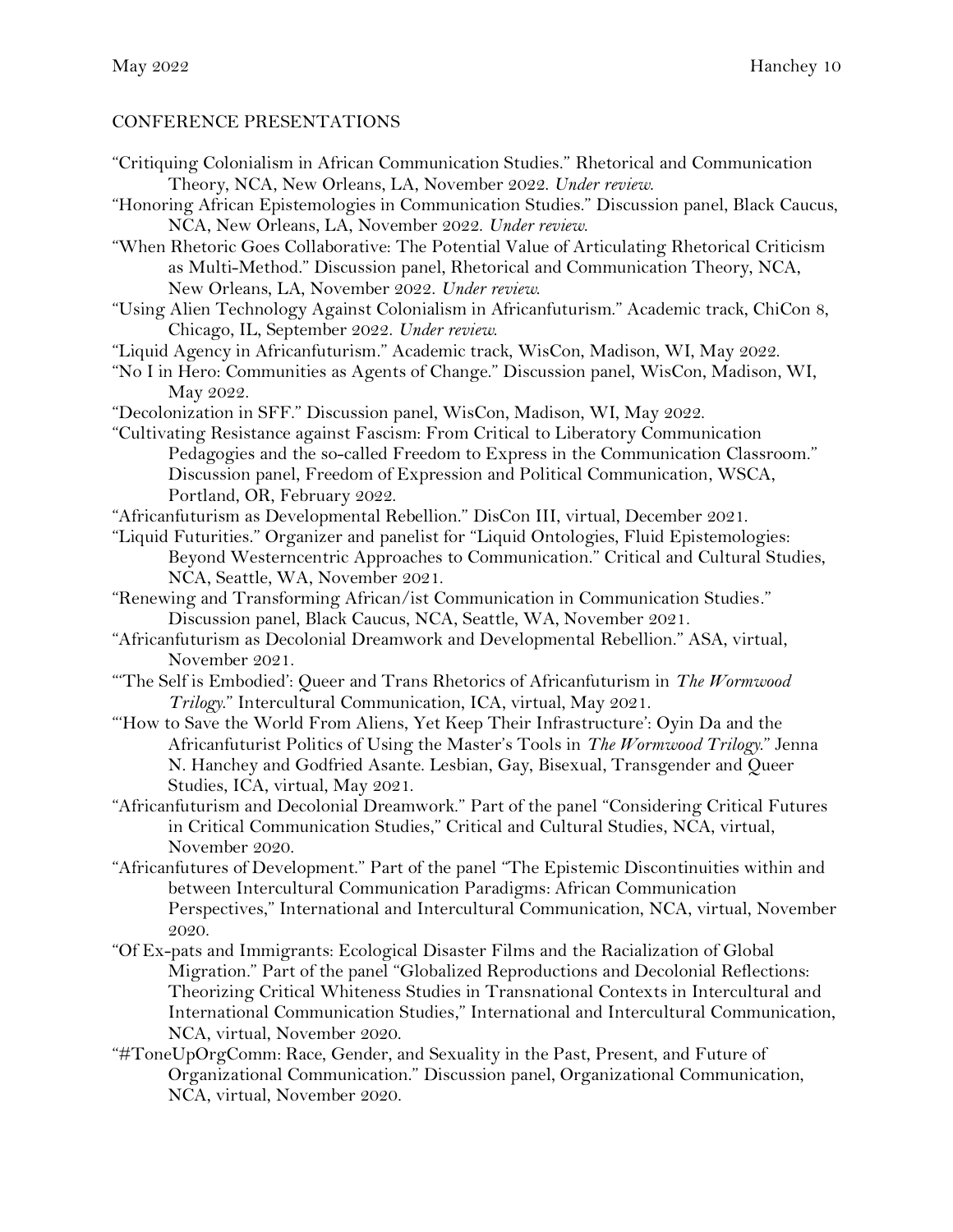- "Recentering Africa in Afrofuturism." Co-organizer and panelist for "Insurgent Futures," Communication, Identities, and Difference, WSCA, Denver, CO, February 2020.
- "Afrofuturist Lessons in Feminist Persistence." Feminist and Women's Studies, NCA, Baltimore, MD, November 2019.
- "Surviving Together: Queer African and African Feminist Coalitional Possibilities and Intersectional Reflections Across Transnational Borders." Discussion panel, Feminist and Women's Studies, NCA, Baltimore, MD, November 2019.
- "Breaking Containment, Decolonizing Subjectification: Ebola and the Resistance to Westernized Public Health." Rhetoric, Politics, and Identity Conference, Fayetteville, AR, September 2019.
- "*Black Panther* and the (De)colonial Politics of Aid." WisCon, Madison, WI, May 2019.
- "Learning from Resistance in Fiction." Discussion panel, WisCon, Madison, WI, May 2019.
- "'Shithole Countries': US/African Relations in the Trump Era." Organizer and panelist, International and Intercultural Communication, NCA, Salt Lake City, UT, November 2018.
- "Decolonizing Rhetorical and Communication Theory in the Classroom: Playing with Pedagogy to Challenge Modern/Western Bias." Discussion panel, Rhetorical and Communication Theory, NCA, Salt Lake City, UT, November 2018.
- "Time's Up on White, Western Heteronormativity: Teasing out the Future of Organizational Communication." Co-organizer and panelist, Organizational Communication, NCA, Salt Lake City, UT, November 2018.
- "Reframing the Present: Mock Aid Videos and the Potential for Decolonial Feminist Futures." Organization for the Study of Communication, Language & Gender Conference, South Lake Tahoe, NV, October 2018.
- "Voluntourism: Destabilizing Aid as Neocolonial Gift-Giving." Elizabeth Kaszynski Gilmore and Jenna N. Hanchey. Organizer and panelist, "Rhetorics of Tourism: (Re)Inventing (Alternatives to) Neocolonial Relations" RSA, Minneapolis, MN, May 2018.
- "All of us Phantasmic Saviors." Critical and Cultural Studies, NCA, Dallas, TX, November 2017.
- "The Process of Staging a Coup: Engaging with Participatory Extremities." Part of the panel "The Emerging Legacy and Relevance of Participatory Critical Rhetoric," Rhetorical and Communication Theory, NCA, Dallas, TX, November 2017.
- "On Transcription and Time-Travel: Reflecting as the Researcher-who-Writes on the Past Misdeeds of the Researcher-who-Participates." Part of the panel "Transparency, Reflexivity, and Identity: Examining the Researcher in Ethnographic Communication Research," Ethnography, NCA, Dallas, TX, November 2017.
- "Reflexivity as Trauma." Rhetoric and Public Address, WSCA, Salt Lake City, UT, February 2017.
- "Locating Land in Neocolonialism." Part of the panel "Resisting Colonialism's Callings: Mapping Alternative Territorialities & Settler/NeoColonialism,"Critical/Cultural Studies, NCA, Philadelphia, PA, November 2016.
- "What Rhetoricity Can Do: A Roundtable." Co-organizer and panelist, RSA, Atlanta, GA, May 2016.
- "Relational (Im)Possibilities: Rhetorical Field Methods and Non-Governmental Aid Work." Part of the panel "How do we Create Change? Interdisciplinary Perspectives on Social Action," RSA, Atlanta, GA, May 2016.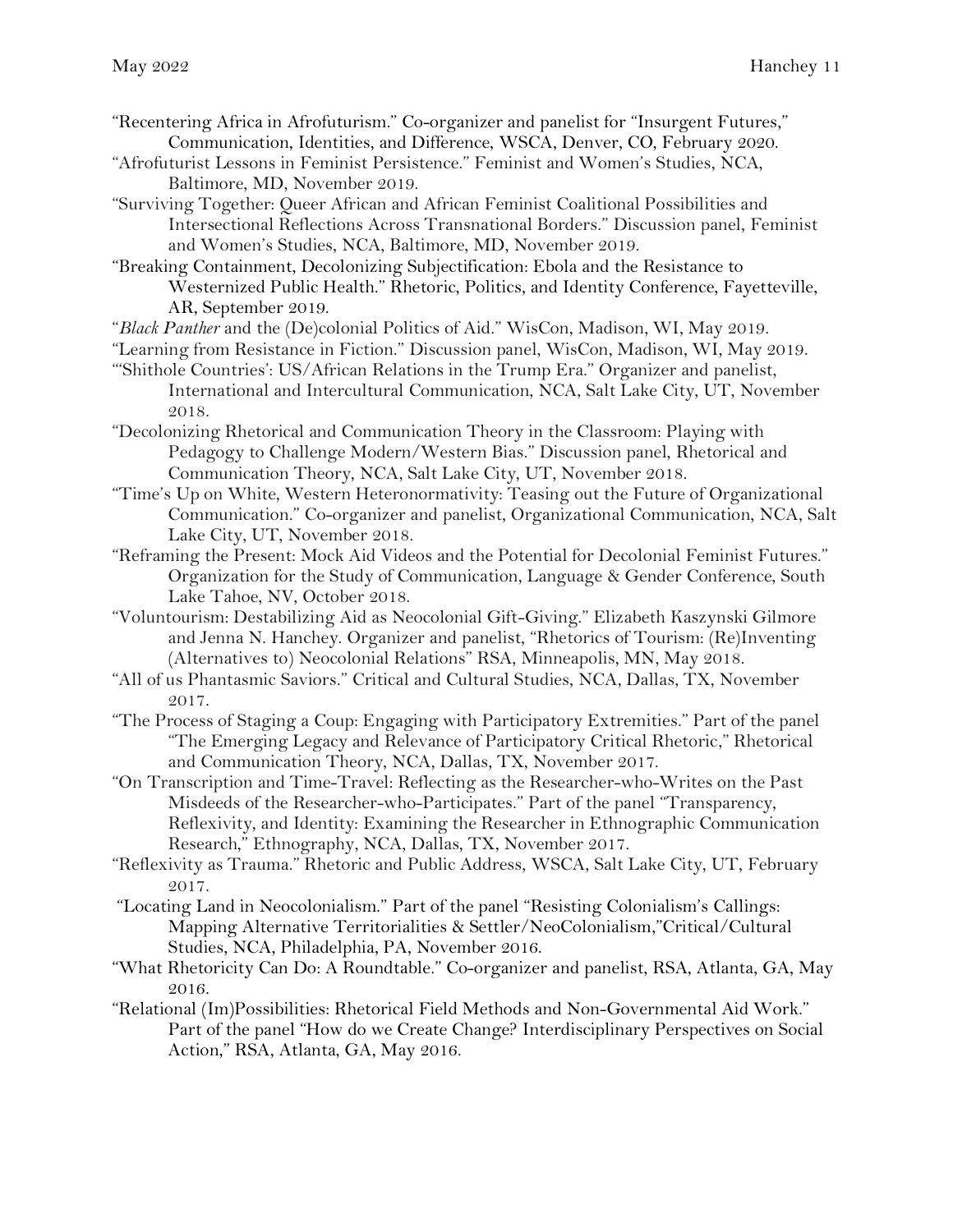- "Rethinking Sexuality in Intercultural Workplaces through Queer and Postcolonial Theories." Jenna N. Hanchey and Robert Carroll. Applied Communication, Southern States Communication Association, Austin, TX, April 2016.
- "Toward a Relational Politics of Representation." Rhetoric and Public Address, WSCA, San Diego, CA, February 2016.
- "Framing a Study of Resistance in Postmodern Times: The Problem of International Aid to Sub-Saharan Africa." Intercultural Communication, WSCA, San Diego, CA, February 2016.
- "Intercultural Relationships in, through, and against Global Power Structures: The Case of a Tanzanian NGO." Co-organizer and part of the panel "The White Savior Industrial Complex: Postcolonial Critiques of Relationships Between Western Organizations and Africa," Intercultural Communication, WSCA, San Diego, CA, February 2016.
- "Reworking Resistance: A Postcolonial Perspective on International NGOs." Organizational Communication Traditions, Transitions, and Transformations Conference, Austin, TX, February 2016.
- "Invention at the Borders of Discipline." Co-organizer and part of the panel "(Re)Invention: Theoretical Contributions and Innovations," Rhetorical and Communication Theory, NCA, Las Vegas, NV, November 2015.
- "Creating Liminal Space: On Western Poses and African Bodies." Erin O'Connor and Jenna N. Hanchey. Co-organizer and part of the panel "Orange Juice or *Jouissance*? (Mis)Taking and (Mis)Placing Rhetorics" Rhetorical and Communication Theory, NCA, Las Vegas, NV, November 2015.
- "Beyond Burke: Heretical Directions for Organizational Rhetoric Research and Theory?" Discussion panel, Organizational Communication, NCA, Las Vegas, NV, November 2015.
- "Africa and Aid: A Postcolonial Communicative Framework." Communication, Postcoloniality, and Social Justice Conference, Villanova, PA, March 2015.
- "The 'Race to Rescue': A Means of Securing Innocence in International Feminist Relations." Communication, Postcoloniality, and Social Justice Conference, Villanova, PA, March 2015.
- "Context Matters: 'Self Reliance for the Collective Good'—Examining Discourses of Career Success in Tanzania." Jenna N. Hanchey and Brenda L. Berkelaar. Organizational Communication, NCA, Chicago, IL, November 2014.
- "The Space In-Between: Postcolonial Approaches to Organizational Communication." Part of the panel "Decolonizing Organizational Communication Research: The Margins as the New Center" Organizational Communication, NCA, Chicago, IL, November 2014.
- "Decolonial Theory and the Grammatical Object: A Pentadic Extension." Rhetorical and Communication Theory, NCA, Chicago, IL, November 2014.
- "An African Revolution? Identifying, Extending, and Crossing the Borders of Rhetorical Social Movement Theory." RSA, San Antonio, TX, May 2014.
- "International Aid and Africa: Reframing the Present." Part of the panel "Media (Re)Framing," (Re)membering the Body: 21st Annual Emerging Scholarship in Women's and Gender Studies Conference, Austin, TX, March 2014.
- "Disaster! Imperialism in Crisis." Media Studies, WSCA, Anaheim, CA, February 2014.
- "Public and Private (Re)Constructions in Tanzanian Youth Magazines." Rhetoric and Public Address, WSCA, Anaheim, CA, February 2014.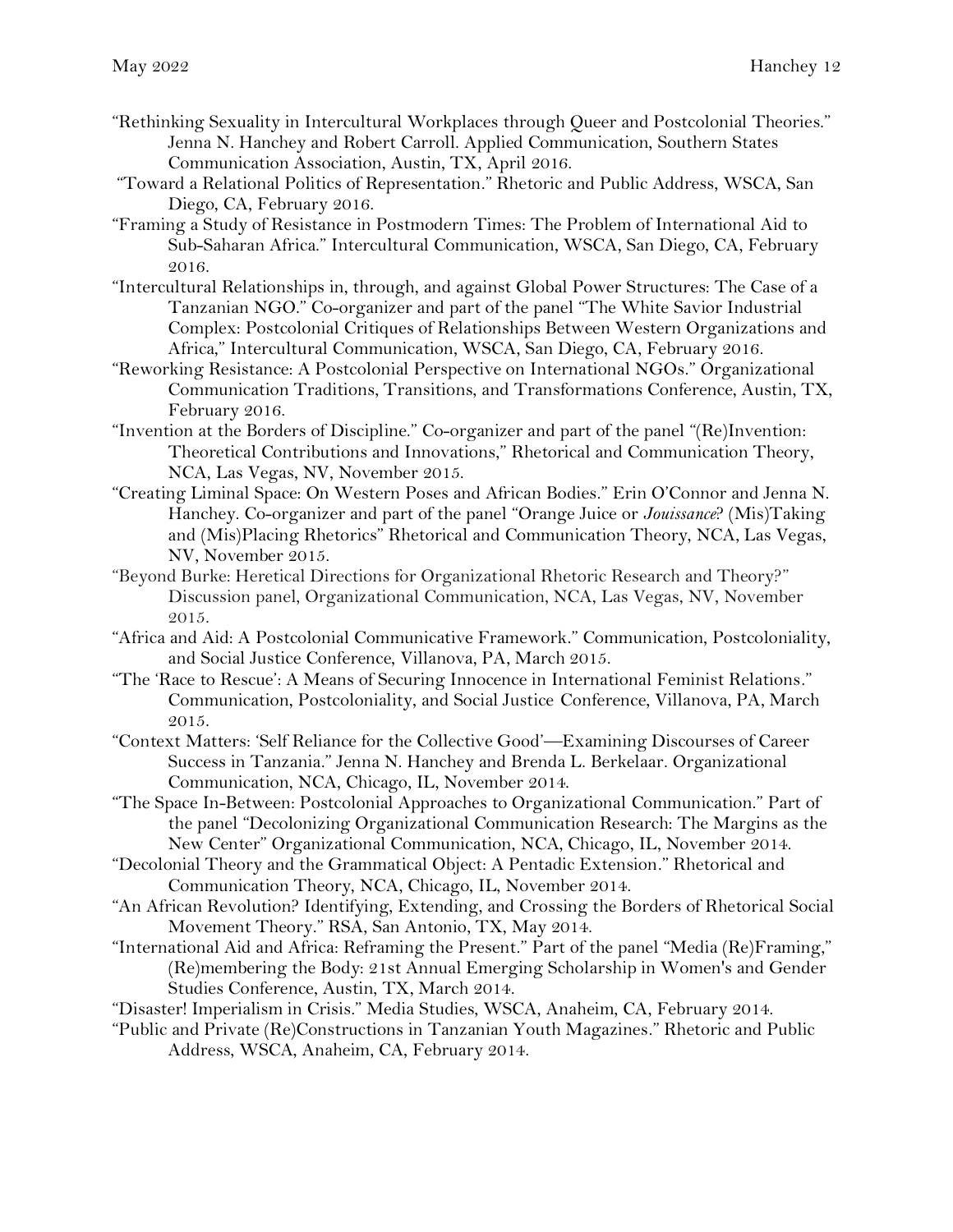- "The Harlem Shake: Performative Disruptions of Space, Cultural Politics, and the Transfer of Meaning." Discussion panel, Performance Studies, WSCA, Anaheim, CA, February 2014.
- "Female Genital Mutilation: A Perspective by Incongruity." Co-organizer and part of the panel "(Dis)Connected Bodies: How U.S. Discourses Differentially Figure U.S. and African Agency," Critical/Cultural Studies, NCA, Washington D. C., November 2013.
- "Inclusion/Exclusion in Critical Organization Studies." Organizer, chair, and respondent, Organizational Communication, NCA, Washington D. C., November 2013.
- "Moments of Rupture: Decolonial Possibility in Returned Peace Corps Volunteer Narratives." Critical Ethnic Studies Association, Chicago, IL, September 2013.
- "Theorizing Subaltern Epistemologies: An Analysis of International Aid Rhetoric in Sub-Saharan Africa." Part of the panel "Conflict and Exchange at the Frontier of Cultures," Africa Conference, UT, March 2013.
- "'Reading Against the Grain': A Classical Basis for a Postcolonial Rhetoric." Rhetorical and Communication Theory, NCA, Orlando, FL, November 2012.
- "Destabilizing Rape Discourses: Peace Corps and the Masculinization of Victimhood." Kate Lockwood Harris and Jenna N. Hanchey. Critical/Cultural Studies, NCA, Orlando, FL, November 2012.
- "The Assessment Dilemma: Grading the Individual in a Collaborative Course." Part of the panel "Pedagogy and Participatory Democracy: Moving from Cynicism and Individualism to Civility and Collaboration in a Basic Communication Course," Rocky Mountain Communication Association, Loveland, CO, April 2011.

# INVITED PRESENTATIONS

- "Transnational and Transinclusive Feminisms." Invited Panelist, UNR, March 2021.
- "Theories of Colonialism." Invited Lecture for the Global Debate Symposium, Colorado College, July 2019.
- "Navigating in a Diverse Community." Panel Organized by the Black Student Organization, UNR, November 2018.
- "Dynamic Lecture Tips." Audio-recorded Mini-lecture for the Composition and Communication in the Disciplines Program, UNR, 2018.
- "The Violence of White Masculinity." Panel on Campus Climate, Organized by students in COM 315: Small Group Communication, UNR, November 2017.
- "Interviewing Methods." Guest Lecture in Dr. Tiara Na'puti's Community Building for Sustainability course, Western Kentucky University, March 2016.
- "Intercultural Relationships in a Tanzanian NGO." Graduate Student Research Colloquium, Graduate Student Recruitment Weekend, Department of Communication Studies, UT, March 2016.
- "The Peace Corps, Intercultural Experiences, and Dealing with Conflict." University of Texas Project on Conflict Resolution Summer Symposium, UT, July 2014.
- "If I Knew Then…" Panel Participant. Communication Studies Graduate Student Orientation, UT, August 2013 & 2014.
- "Gender Roles." Student Government Diversity Summit, CU, November 2011.

"What's So Important about Communication?" IBM's Camp Innovation for a Smarter Planet, Gunbarrel, CO, June 2011.

- "Gender Issues in Africa."
	- Bold Leaders Sub-Saharan Africa Young Leaders program, November 2010.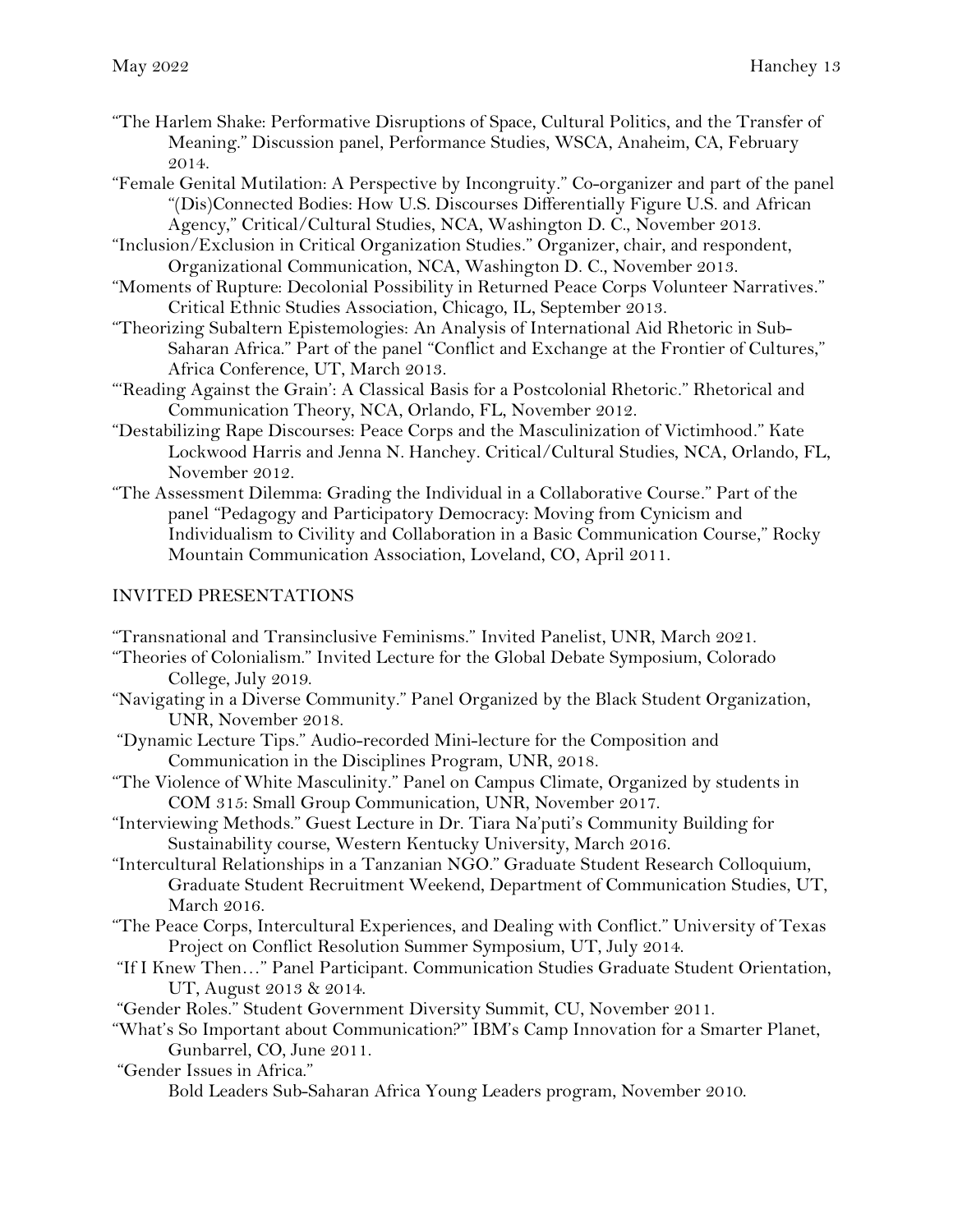Sponsored by the U. S. Department of State, Bureau of Educational and Cultural Affairs

# SEMINAR & WORKSHOP PARTICIPATION

| "Recruiting and Retaining Graduate Students of Color." RSA Preconference Workshop,                |
|---------------------------------------------------------------------------------------------------|
| Portland, OR, 2020. Cancelled due to COVID-19.                                                    |
| "Feminist/Queer/Raced Agitations for Social Justice: Reflections on Surviving Emotional           |
| Labor and Resistant Praxis in the Academy." WSCA ORWAC Preconference                              |
| Workshop, Denver, CO, 2020.                                                                       |
| "What is Survival?" NCA Preconference Seminar, Baltimore, MD, 2019.                               |
| "Indigenous Publics" working group of the project "Rhetorical Cartographies of the UNR            |
| Campus Master Plan." RSA Project in Power, Place, and Publics, Reno, NV, 2019.                    |
| "Advocating with Evidence through a Feminist Lens." WSCA ORWAC Preconference                      |
| Workshop, Seattle, WA, 2019.                                                                      |
| "Black Panther's Cinematic Performativity & the Future of Africana Inquiry in                     |
| Communication." NCA Preconference Seminar, Salt Lake City, UT, 2018.                              |
| "Moving Images: Cinematic Rhetoric and Social Movement." RSA Institute, Bloomington, IN,<br>2017. |
| "Teaching Whiteness in the Communication Classroom." WSCA Preconference Workshop.,                |
| Salt Lake City, 2017.                                                                             |
| "Feminist Inquiry in the Communication Discipline." WSCA ORWAC Preconference                      |
| Workshop., San Diego, CA, 2016.                                                                   |
| RSA Research Network. RSA, San Antonio, TX, 2014.                                                 |
| "Connecting Textual Criticism and Field Work." NCA Preconference Seminar, Washington              |
| D.C., 2013.                                                                                       |
|                                                                                                   |

# **TEACHING EXPERIENCE**

# INSTRUCTOR OF RECORD: GRADUATE

| Arizona State University, Hugh Downs School of Human Communication<br>COM 607: Rhetorical Methods                                                                                                                              | 2022-     |
|--------------------------------------------------------------------------------------------------------------------------------------------------------------------------------------------------------------------------------|-----------|
| University of Nevada, Reno, Department of Communication Studies<br>COM 760: Communication Theory<br>COM 622: Difference and Communication<br>COM 607: Gender and Communication                                                 | 2017-2022 |
| <b>INSTRUCTOR OF RECORD: UNDERGRADUATE</b>                                                                                                                                                                                     |           |
| University of Nevada, Reno, Department of Communication Studies<br>COM 422: Difference and Communication<br>COM 412: Intercultural Communication<br>COM 407: Gender and Communication<br>COM 317: Organizational Communication | 2017-2022 |
| COM 275: Racism, Colonialism, and Communication<br>University of Texas at Austin, Department of Communication Studies<br>CMS 306M: Professional Communication Skills<br>CMS 317C: Speechmaking and Society                     | 2012-2016 |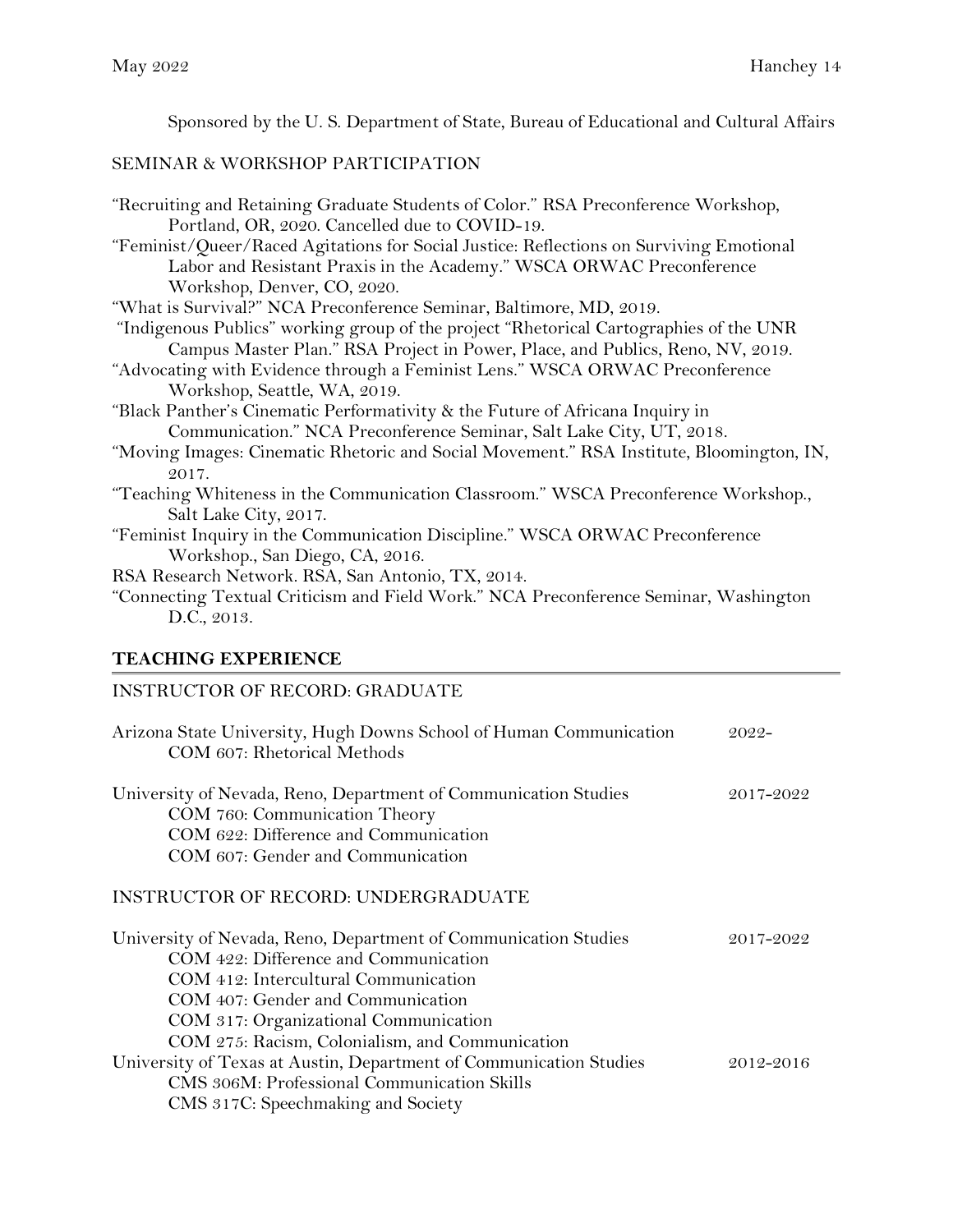| University of Colorado Boulder, Department of Communication<br>COMM 3470: Qualitative Communication Research Methods<br>COMM 2000: Environmental Communication and Sustainability                                                                                                                                                     | 2010-2012              |
|---------------------------------------------------------------------------------------------------------------------------------------------------------------------------------------------------------------------------------------------------------------------------------------------------------------------------------------|------------------------|
| <b>INSTRUCTOR OF RECORD: HIGH SCHOOL</b>                                                                                                                                                                                                                                                                                              |                        |
| Hagati Secondary School, Mapera, Ruvuma, United Republic of Tanzania<br>Form I, II, III, and IV Physics<br>Form I Mathematics                                                                                                                                                                                                         | 2008-2009              |
| <b>DIRECTED READINGS</b>                                                                                                                                                                                                                                                                                                              |                        |
| University of Nevada, Reno<br>Postcolonial Theory and Globalization with Daniel Lang<br>Representations of Race, Gender, and Colonialism with Eliza McCall                                                                                                                                                                            | Spr. 2018<br>Spr. 2019 |
| <b>TEACHING ASSISTANT</b>                                                                                                                                                                                                                                                                                                             |                        |
| University of Texas at Austin, Department of Communication Studies<br>CMS 367: Difficult Conversations, assisted Dr. Madeline Maxwell<br>CMS 332K: Theories of Persuasion, assisted Dr. Dana Cloud<br>CMS 331K: Speech Writing and Criticism, assisted Dr. Dana Cloud<br>CMS 323R: Rhetoric: East and West, assisted Dr. Scott Stroud | 2013-2014              |
| University of Colorado Boulder, Department of Communication<br>COMM 1600: Group Interaction, assisted Dr. Stanley Deetz                                                                                                                                                                                                               | 2010-2011              |
| Taylor University, Department of Mathematics                                                                                                                                                                                                                                                                                          | 2007                   |
| Differential Equations Laboratory, assisted Dr. Matthew DeLong<br>Taylor University, Department of Physics and Engineering<br>University Physics Laboratory, assisted Dr. Ken Kiers<br>Astronomy Laboratory, assisted Dr. Dan Smith                                                                                                   | 2004-2007              |

## **GRADUATE AND UNDERGRADUATE HONORS COMMITTEE EXPERIENCE**

#### ARIZONA STATE UNIVERSITY

Doctoral Degree Committee Member

Drew Finney, Communication, expected graduation Spring 2024

#### UNIVERSITY OF NEVADA, RENO

Master's Degree Advisor Eliza McCall, Communication Studies, graduated Fall 2021, Thesis: "Mythos and Monstrosity: Encountering and Reframing the Modern Medusa." Tiffany Quispe-Austin, Communication Studies, graduated Spring 2021 Michael Klajbor, Communication Studies, graduated Summer 2020, Thesis: "*Bad Hombres*: Racialized Rhetoric in Trump's Immigration Policy" Samantha Gillespie, Communication Studies, graduated Summer 2019, Thesis: "Watching Women Eat: A Critique of Magical Eating and Mukbang Videos"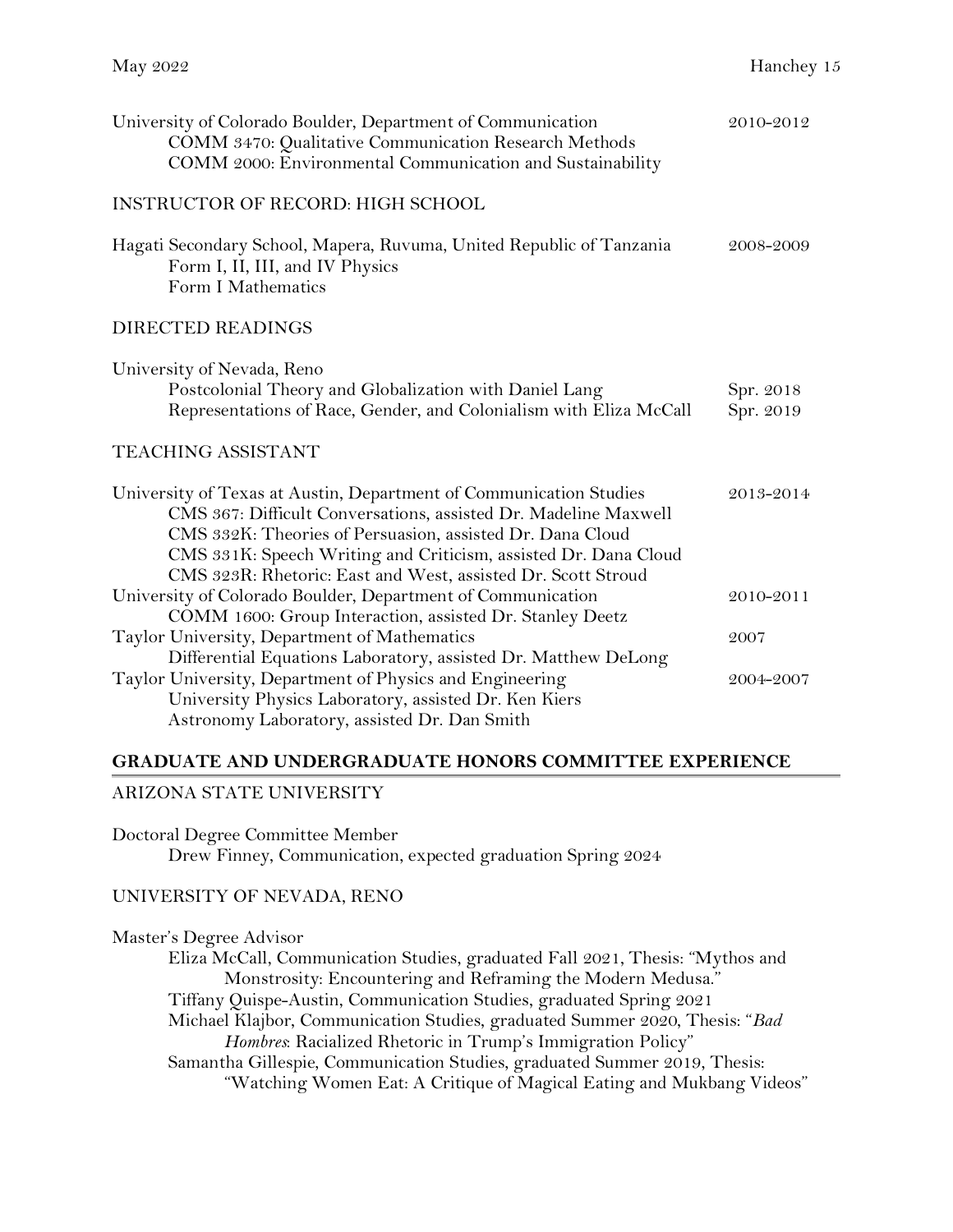Ana-Luisa Ortiz, Communication Studies, graduated Spring 2019, Thesis: "Understanding my Intersectionality, Decoloniality, and Delinking: An (Auto)Ethnography Analyzing Stories of an Immigrant Girl from the Road, Across Borders, and Across Seas"

### Doctoral Degree Committee Member

Phoebe Wagner, English, expected graduation Fall 2022

#### Master's Degree Committee Member

Amelia Walker, Communication Studies, graduated Spring 2022 Ulyses Dorantes, Communication Studies, graduated Spring 2022 Annette Cooper, Communication Studies, graduated Fall 2021 Daniel Scruggs, Communication Studies, graduated Spring 2021 Joseph Johnson, Communication Studies, graduated Spring 2021 Tandace Crane, Communication Studies, graduated Spring 2019 Kalynne Mitchell, Communication Studies, graduated Spring 2019 Kelsey Woods, English, graduated Spring 2019 Cody Freeman, Communication Studies, graduated Fall 2018 Morgan Smith, Communication Studies, graduated Spring 2018

#### Undergraduate Honors Thesis Advisor

Daniel Lang, Journalism, graduated Spring 2019; Thesis: "Taiwan Catholic Consciousness: Postcolonial Effects on Catholics' Perceived Identities and Perceptions of Chinese-Language Media Bias"

#### **PROFESSIONAL EXPERIENCE**

| Consultant, U.S. Peace Corps                                                          |
|---------------------------------------------------------------------------------------|
| Invited to collaborate on designing materials for Peace Corps volunteer training to   |
| combat white saviorism and neocolonialism in the organization, 2019-2020              |
| Voice Actor, Pearson PLC                                                              |
| Recorded vocal performances for app-based communication textbooks, 2014–2015          |
| Staff Member, Critical Mass Leadership Education                                      |
| Bold Leaders American Youth Leadership Program with Kenya 2012-2013                   |
| Sponsored by the U.S. Department of State, Bureau of Educational and Cultural Affairs |
| Swahili Language Instructor                                                           |
| Bold Leaders American Youth Leadership Program with Kenya 2011 & 2012-2013            |
| Sponsored by the U.S. Department of State, Bureau of Educational and Cultural Affairs |
| Assistant Director, Communication & Social Engagement for Sustainability              |
| CU, Department of Communication, 2011-2012                                            |
| Swahili/English Translator, Critical Mass Leadership Education                        |
| Bold Leaders Sub-Saharan Africa Young Leaders program, 2010-2011                      |
| Sponsored by the U.S. Department of State, Bureau of Educational and Cultural Affairs |

#### **SERVICE**

#### DISCIPLINARY SERVICE

Leadership Positions: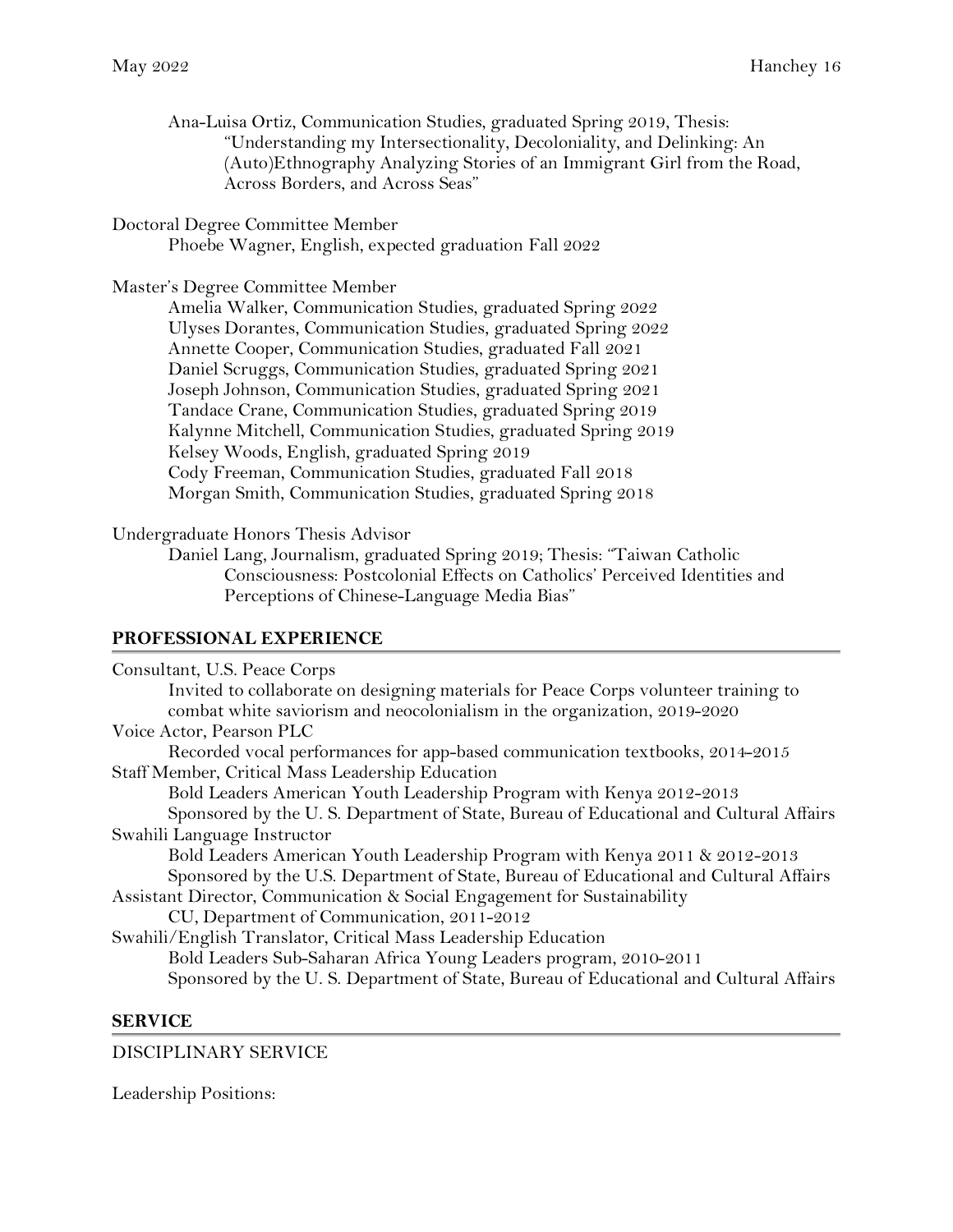President, Organization for Research on Women and Communication, 2022-2024 Vice President, Organization for Research on Women and Communication, 2020-2022 Co-organizer, WSCA "Business" Clothing Swap, WSCA, 2020 & 2022 Co-organizer, WisCon 45, Academic Track, 2021-2022 Secretary, Rhetorical and Communication Theory, NCA, 2017-2020 Secretary, Rhetoric and Public Address, WSCA, 2017-2019 Editorial Board Member: *Quarterly Journal of Speech*, 2022-2024 *Women's Studies in Communication*, 2022-2024 *Women & Language*, 2022-2024 *Rhetoric, Politics, and Culture*, 2020-present. **Inaugural member.** Ad-hoc Reviewer: *Communication and Critical/Cultural Studies Journal of International and Intercultural Communication Journal of Applied Communication Research Women's Studies in Communication Departures in Critical Qualitative Research QED: A Journal in GLBTQ Worldmaking Review of Communication Management Learning Rhetoric of Health and Medicine Women & Language Peitho: The Journal of the Coalition of Feminist Scholars in the History of Rhetoric and Composition* Committee Member: Executive Director Search Committee, WSCA, 2022-2023 Membership Committee, RSA, 2021-2022 Outstanding Dissertation Award Committee, Critical and Cultural Studies, NCA, 2018 Research Grant Review Committee, ORWAC, 2016 & 2018 Article of the Year Award Committee, Critical and Cultural Studies, NCA, 2015 Reviewer: International Communication Association Rhetoric Society of America Conference National Communication Association Convention Western States Communication Association Convention Southern States Communication Association Convention Panel Respondent: "Using Fiction to Renew Critique's Steam." Critical and Cultural Studies, NCA, 2021. "Agitation, Gender, and Popular Culture." ORWAC, WSCA, February 2020 "Agitating Agendas: Analyzing the Rhetoric of Social Issues." Rhetoric, Culture & Advocacy, WSCA, February 2020 "De/constructing Borders: Rhetorical Agency, Materiality, and Transnational Crossings." Rhetoric and Public Address, WSCA, February 2019 "Conceptual Innovations in Postcolonial Theory." Critical and Cultural Studies, NCA, November 2018 Panel Chair: "Rhetoric, Culture & Advocacy Papers in Nationalisms and Public Address," Rhetoric, Culture & Advocacy, WSCA, 2022.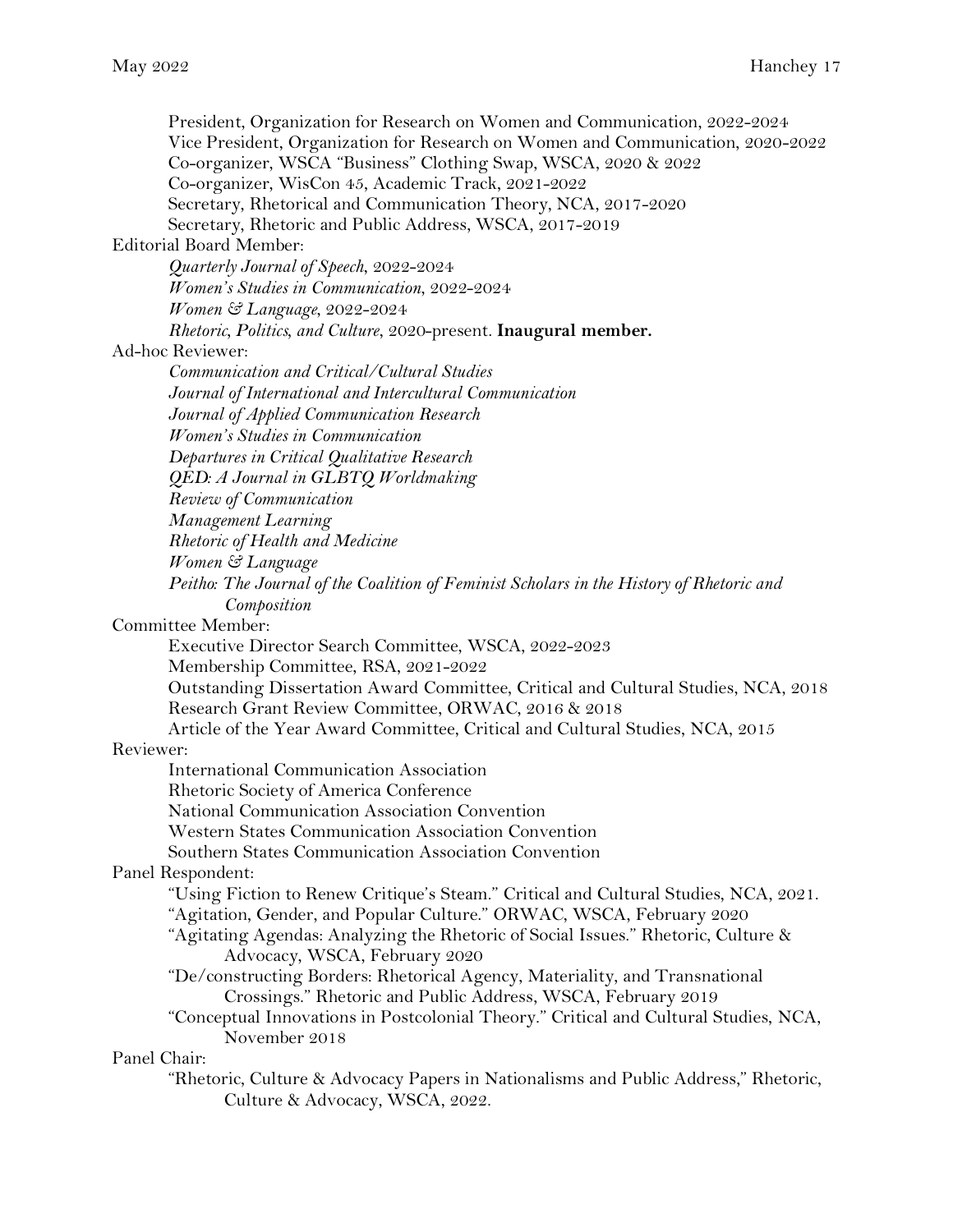- "Politics on our Minds: The Rhetorical Shaping of Contemporary Issues." Rhetoric and Public Address, WSCA, February 2018
- "The Voice of Students: A Critique of Feminism and Media." Critical and Cultural Studies, NCA, November 2017

"Critical Inter/Cultural and Feminist Critiques of Organized Social Change Movements." International and Intercultural Communication, NCA, November 2014

"Rhetorics of Inclusion and Intervention in Immigration and Foreign Policy." Rhetoric and Public Address, WSCA, February 2014

"Publics and Counterpublics." Rhetoric and Public Address, WSCA, February 2013 Volunteer:

RSA, San Antonio, TX, May 2014 NCA, Chicago, IL, November 2014 NCA, Washington, D.C., November 2012 NCA, New Orleans, LA, November 2011 Reinventing Governance Conference, CU, October 2010

#### UNIVERSITY AND DEPARTMENTAL SERVICE

- Faculty Advisor, Communication Graduate Student Association, Department of Communication Studies, UNR, 2018-2019; 2021-2022
- Graduate Council Representative, Reynolds' School of Journalism External Review, UNR, 2021
- Member, University Graduate Council, UNR, 2019-2020
- Director of Graduate Studies, Department of Communication Studies, UNR, 2019-2020
- Member, Department Council, Department of Communication Studies, UNR, 2019-2020
- Member, Graduate Committee, Department of Communication Studies, UNR, 2017-2020
- Member, School of Social Research and Justice Studies Annual Speaker Committee, UNR, 2018-2020
- Member, Social Justice Minor Proposal Committee, College of Liberal Arts, UNR, 2018-2019
- Member, PhD Program Proposal Committee, Department of Communication Studies, UNR, 2017-2019
- Member, University Cultural Diversity Committee, UNR, 2018-2019
- Invited Judge, GSA Poster Symposium, Graduate Student Association, UNR, 2018
- Invited Judge, Outstanding International Graduate Student Scholarship Award, Graduate Student Association, UNR, 2018
- Faculty Advisor, Lambda Pi Eta Communication Honor Society, Department of Communication Studies, UNR, 2017-2018
- Member, School of Social Research and Justice Studies Research Grants Committee, School of Social Research and Justice Studies, UNR, 2017-2018
- Co-President, RSA Student Chapter, UT, 2016-2017
- Co-President, The Eunoia Society, UT, 2016-2017
- Mentor, Intellectual Entrepreneurship Pre-Graduate School Internship, Moody College of Communication, UT, 2014 and 2015
- President, Communication Studies Graduate Community, Department of Communication Studies, UT, 2013-2014
- Chair, CMS 306M Teaching Committee, Department of Communication Studies, UT, 2013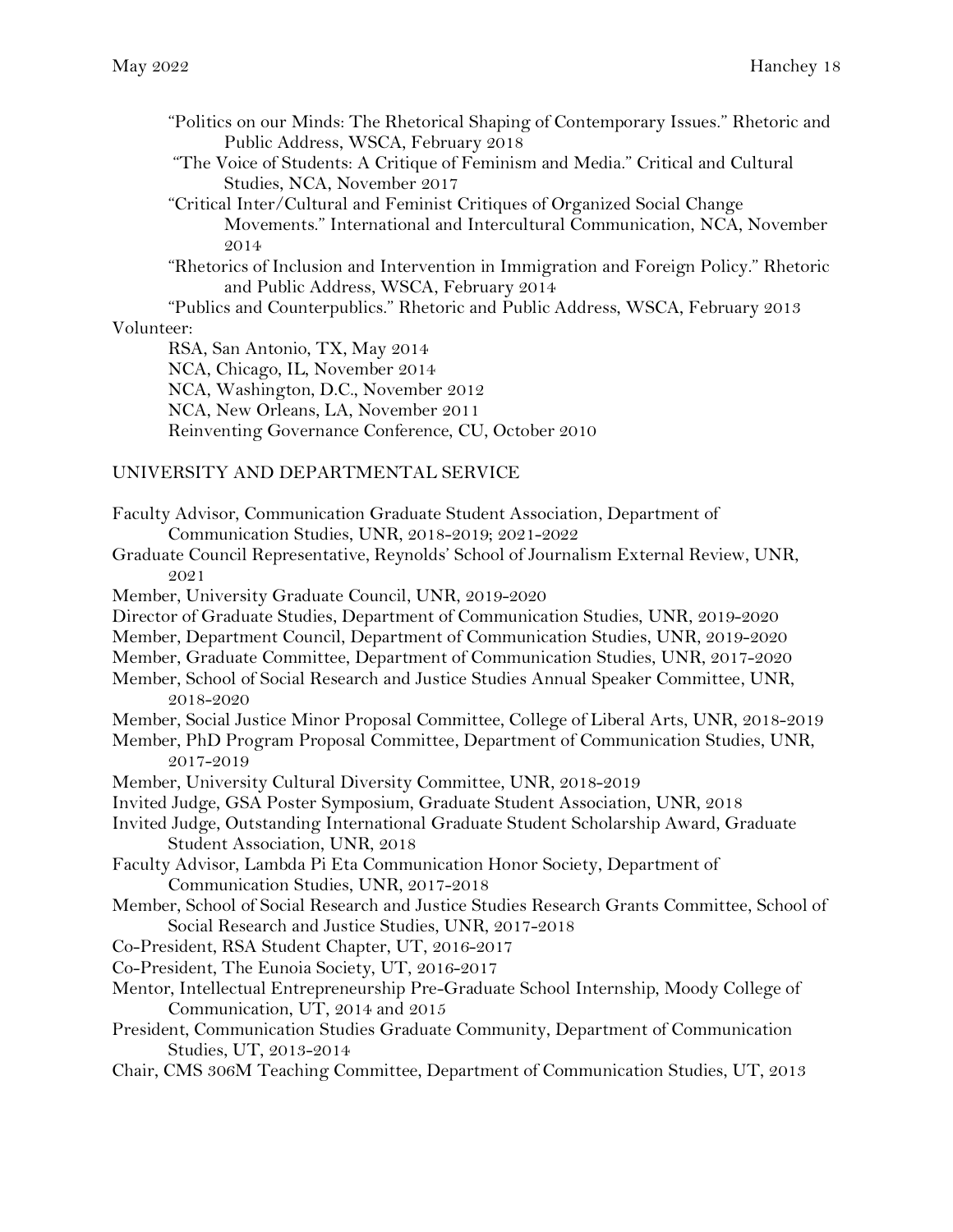Co-President, Communication Graduate Student Association, Department of Communication, CU, 2011-2012

Volunteer, Commencement Ceremony, Department of Communication, CU, 2010 & 2011

## COMMUNITY SERVICE

Singer, Broadway Rising! Virtual Choir, Western Nevada College and the Western Nevada Musical Theatre Company, 2020 Director, "Yule Believe," Good Luck Macbeth Theater, 10 10-Minute Play Festival, 2020 Volunteer, Resist Hate Teach-in, UNR, 2019 Volunteer, Nevada Humanities Literary Crawl, Reno, NV, 2019 Actress and Fundraiser, Vagina Monologues, CU V-Day Performance 2011 & 2012 Training Coordinator, Peer Support and Diversity Network, United States Peace Corps, Tanzania, 2008-2009

## **PROFESSIONAL DEVELOPMENT**

Theater and Social Justice: Writing the World You Want to See, Good Luck Macbeth Theatre, Reno, NV, 2021 Honors Course Proposal Workshop, UNR, 2020 Basic Web Accessibility Training, UNR, 2019 Ensuring that Search Procedures are Effective, Fair, and Culturally Informed, College of Liberal Arts, UNR, 2018 Implicit Bias/Search Chair and Committee Training, UNR, 2018 UndocuAlly Training, The Center: Every Student. Every Story., UNR, April 2018 ACUE Course in Effective Teaching, Association of College and University Educators, 2018 Grant Proposal Writing Workshop for the Arts, Humanities, and Social Sciences, Division of Research & Innovation, UNR, 2017 Diversity and Inclusion Training, College of Liberal Arts, UNR, 2017 Improvisational Techniques for Public Speaking Workshop, UT, 2015 LGBTQ+ Ally Training, Gender and Sexuality Center, UT, 2013 Diversity Education Workshop, UT, 2012 Improvisational Techniques for Public Speaking Workshop, UT, 2012 GLBTQ Safe Zone Training, GLBTQ Resource Center, CU, 2011 Peak-to-Peak Teaching Sustainability Workshop, CU, 2011 Educational Pedagogy Training, United States Peace Corps, Njombe, Tanzania, 2008 President's Emergency Plan For HIV/AIDS Relief and HIV/AIDS Education Training, United States Peace Corps, Mbeya, Tanzania, 2008

## **PROFESSIONAL AFFILIATIONS**

#### ACADEMIC

Science Fiction Research Association, 2022-present African Studies Association, 2021-present International Communication Association, 2020-present Rhetoric Society of America, 2013-present Organization for Research on Women and Communication, 2012-present Western States Communication Association, 2011-present